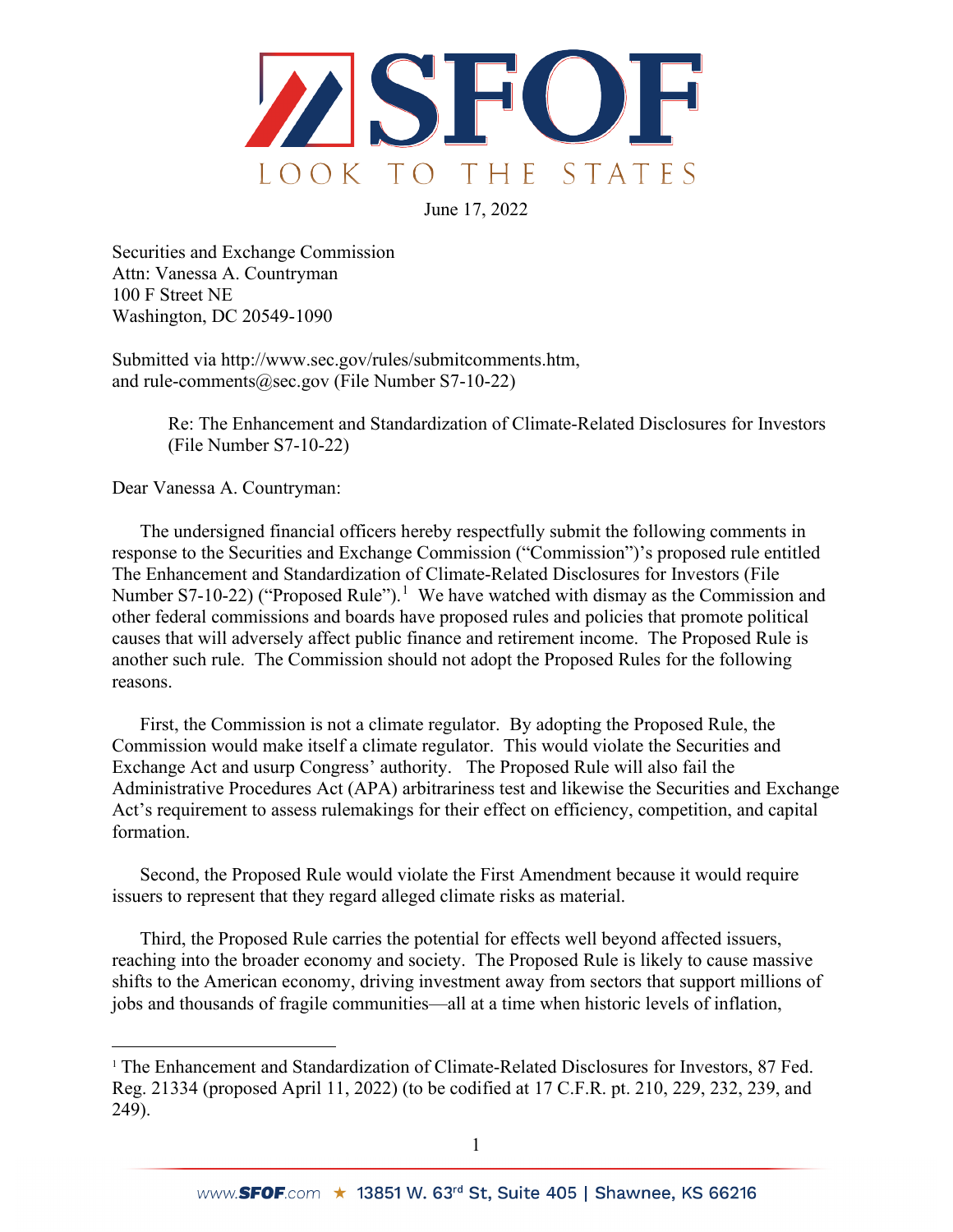including especially hikes in food and energy prices, making such changes most painful to lower-income Americans. The Commission has also issued the Proposed Rules at a time when domestic energy production is a matter of national security. These changes will likely drive-up energy prices at the precise moment that surging gas prices are causing grave concerns for millions of American households. Yet the Commission fails even to inquire about the nature of these effects, let alone compare them against the benefits the Proposed Rule is asserted to achieve.

Fourth, the increased costs of compliance to be borne by issuers, with no clear benefit to the issuers or investors.

Fifth, the Proposed Rule indulges in irrational climate exceptionalism, elevating climate issues to a place of prominence in disclosures that they do not deserve—above even issues such as the COVID-19 pandemic with its proven massive effects on every economy of the globe. This irrational elevation will mislead investors, contrary to the purpose of the securities laws.

Sixth, the Proposed Rule fails to consider an obvious and facially far superior alternative: relying on an existing greenhouse gas ("GHG") emissions registry operated by the agency entrusted by Congress with environmental issues, the EPA. The reasons the Commission offers for disregarding this option could easily be addressed at a far lower cost than the Proposed Rule's potentially massive price tag.

Seventh, the Proposed Rule will fail to enable comparison across issuers, which is one of its principal aims of the Proposed Rule. And even if companies could agree on these predictions, the diversity of issuers' circumstances and the data reporting of their value chains will frustrate any attempt to compare reports across companies.

Eighth and finally, the Proposed Rule continues to show what has been evident since Acting Chair Lee's initiation of this rulemaking: the core decision to require additional disclosures has already been made by the Commission and the broader Administration. As a result, any final rule will bear the taint of prejudgment.

It is important to be clear about what is at stake in this rulemaking. The Proposed Rule (despite its rhetoric) is not about *removing* an impediment to investors or about providing more material information to investors. Today an investor may use existing data and choose to invest only in companies that have climate policies of which the investor approves or that disclose climate-related data the investor requires. Rather, the Proposed Rule is about *imposing* an impediment: issuers will be barred from offering to Americans opportunities to invest unless the issuers make certain immaterial climate-related statements. The Proposed Rule is also about forcing issuers to act or take actions in compliance with a political agenda and giving activists and regulators ways to force issuers to act. Such policies are contrary to state economies and citizens.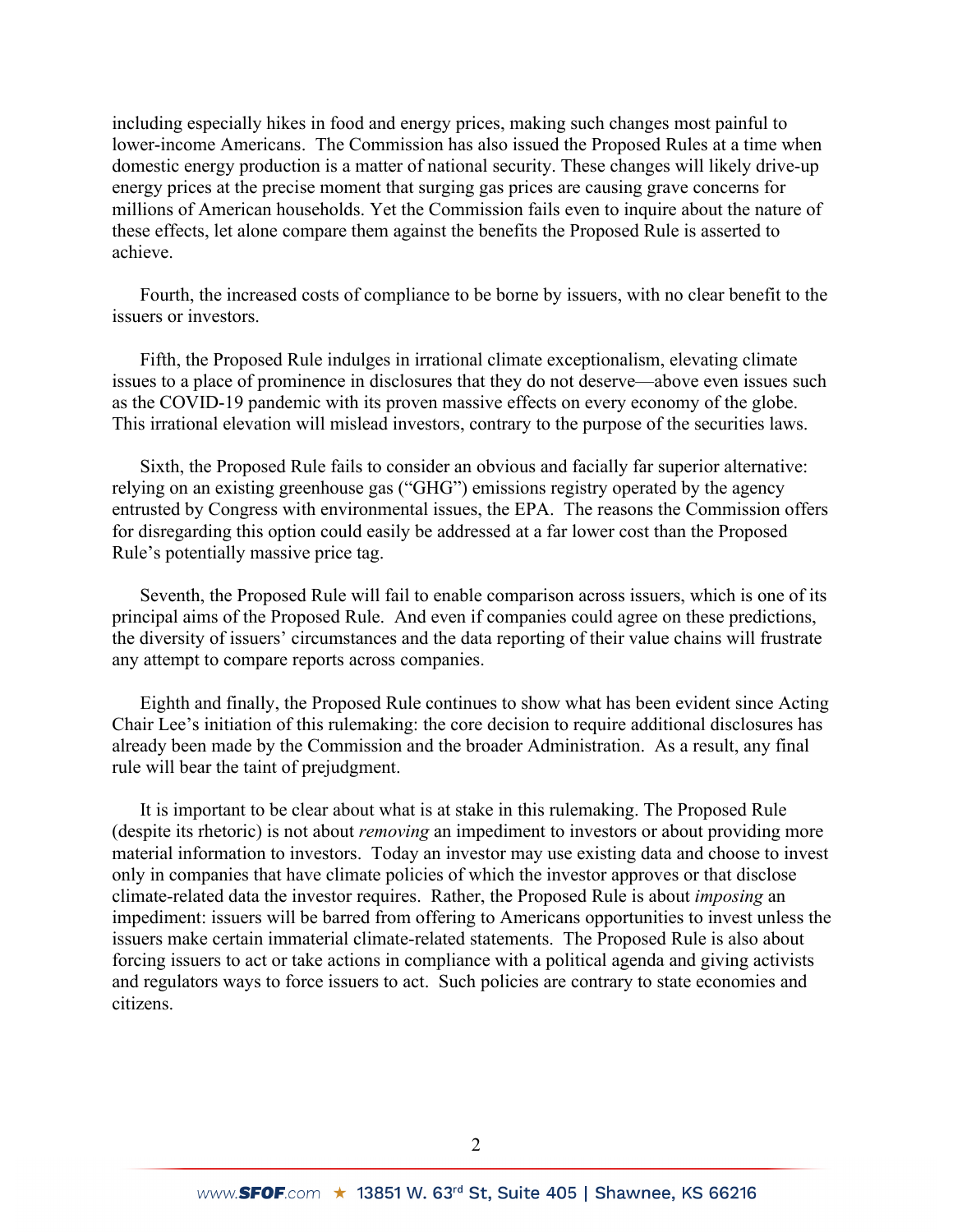## **1. The Commission Is Not a Climate Regulator**

In an extraordinary break with its own authorizing statutes and Congress's clear direction, the Commission in this rulemaking attempts to transform itself into a climate regulator, proposing provisions intended—as a matter of public record—to foist new "green" policies on America's issuers. To paraphrase the title of Commissioner Hester M. Peirce's statement about the Proposed Rule, the Commission is "not the Securities and Environment Commission." Setting environmental policy for the nation lies far beyond the limited mission entrusted to the Commission and deep in the heart of territory reserved to the deliberations of the people's representatives in Congress. The tool the Commission selects—compelled speech on matters of grave public controversy—is just as unlawful as the purposes it serves. And the reasoning advanced to support this power grab is just as shaky.

By claiming to set environmental policy for the nation, the Commission trespasses into Congress's domain, namely the resolution of divisive national policy questions. In fact, Congress *has* spoken to just the question at issue in the Proposed Rule, rejecting legislation that would have instructed the Commission to do what it now seeks to do anyway. But not even Congress could adopt the means the Commission has chosen, for the Proposed Rule does nothing but compel speech based on its subject matter. While the Supreme Court has sometimes permitted compelled disclosures of uncontroversial information needed to protect consumers from potential deception, the disclosures here are both highly controversial and unneeded to prevent fraud. Nor has the Commission advanced the connection to a strong government interest needed to justify the disclosures.

The Proposed Rule would unlawfully transform the Commission into a climate regulator and violates the Securities and Exchange Act and APA. The Proposed Rule also usurps Congress's role in resolving our Nation's political disagreements and trenches upon vital First Amendment freedoms.

## **a. The Proposed Rule Violates the Securities and Exchange Act**

The Proposed Rule would violate the Securities and Exchange Acts and transgress the clear decree of Congress by making the Commission a climate regulator. There can be no doubt that the Proposed Rule is about setting climate policy for the United States. The Proposed Rule aims to push issuers toward "greener" policies and operations. Its purpose is to change what issuers *do*, not just what they *say*. In the first place, the Executive Order from which this rulemaking springs states that the President's and Administration's policy is to "advance … disclosure of climate-related financial risk" and to "*act to mitigate that risk* and its drivers."[2](#page-2-0) Further, the Financial Stability Council's report under the foregoing Executive Order explains that the "[e]conomic and financial decisions that account for climate-related financial risks,"

<span id="page-2-0"></span><sup>2</sup> Executive Office of the President, *Climate-Related Financial Risk*, Executive Order 14030, 86 FR 27967 (May 20, 2021), https://www.federalregister.gov/documents/2021/05/25/2021- 11168/climate-related-financial-risk.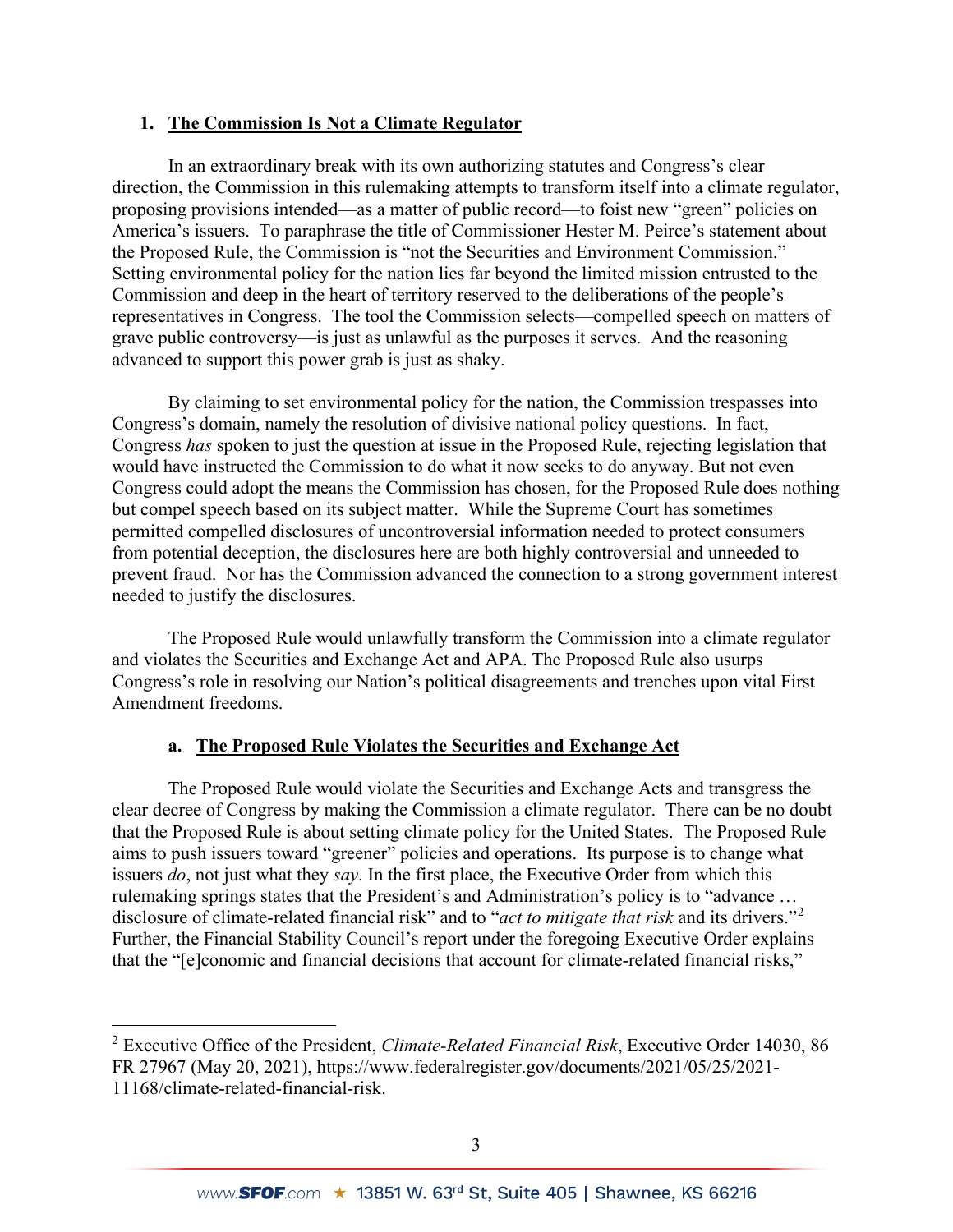which the Proposed Rule aims to advance, "help promote alignment of financing and capital toward a future with lower greenhouse gas emissions."[3](#page-3-0)

At the commencement of this rulemaking, Acting Chair Lee explained that additional disclosures were needed because "investors want to and can help drive sustainable solutions" on climate issues.[4](#page-3-1) Many of the comments in response to the Acting Chair's request for information—from which the Proposed Rule, in Chair Gensler's words, "benefited greatly"<sup>[5](#page-3-2)</sup> urged that the Commission proceed with the Proposed Rule for the same reason. For example, one comment urged disclosure requirements because they help to "accelerate and scale up private capital flows towards the net-zero transition" by enabling "investors [to] use capital allocation and stewardship to … transition away from carbon-intensive activities."[6](#page-3-3) Another commenter explained that issuers who report operations and policies that green investment managers do not like can expect to be "removed from [their] investable universe,"<sup>[7](#page-3-4)</sup> with associated increases in the cost of capital that many companies cannot afford. For this reason, mandatory disclosures will "driv[e] the large-scale behavior and systems change needed to achieve a … net zero emissions economy"[8](#page-3-5) that one commenter sought. Another commenter sought disclosures to help it to "engage<sup>[]</sup> with ... company management and boards" on needed changes as well as to exercise voting rights.<sup>[9](#page-3-6)</sup> This "engagement" in turn "facilitates the emergence of best practices across industries"—i.e., helps investors urge companies to change

<span id="page-3-2"></span><sup>5</sup> "Statement on Proposed Mandatory Climate Risk Disclosures" (Mar. 21, 2022), https://www.sec.gov/news/statement/gensler-climate-disclosure-20220321.

<span id="page-3-3"></span> $6$  Attachment to Comment by Ceres (June 11, 2021), https://www.sec.gov/comments/climatedisclosure/cll12-8911852-244660.pdf, cited by the Proposed Rule at 87 Fed. Reg. 21334, 21341.

<span id="page-3-4"></span><sup>7</sup> Comment from Calvert Research and Management 4 (June 1, 2021), https://www.sec.gov/comments/climate-disclosure/cll12-8856988-239822.pdf, cited by the Proposed Rule at 87 Fed. Reg. 21334, 21338.

<span id="page-3-5"></span><sup>8</sup> Comment from Ceres (June 10, 2021), https://www.sec.gov/comments/climatedisclosure/cll12-245664.pdf, cited by the Proposed Rule at 87 Fed. Reg. 21334, 21339.

<span id="page-3-6"></span><sup>9</sup> Comment from State Street Global Advisors (June 14, 2021),

https://www.sec.gov/comments/climate-disclosure/cll12-8914407-244702.pdf, cited by the Proposed Rule at 87 Fed. Reg. 21334, 21338.

<span id="page-3-0"></span><sup>3</sup> *Report on Climate-Related Financial Risk* 2, https://home.treasury.gov/system/files/261/FSOC-Climate-Report.pdf; *see also id.* at 4 (by promoting climate disclosures, "financial regulators can … help [the financial system] support an orderly, economy-wide transition toward the goal of net-zero emissions").

<span id="page-3-1"></span><sup>&</sup>lt;sup>4</sup> "A Climate for Change" (Mar. 15, 2021), https://www.sec.gov/news/speech/lee-climatechange.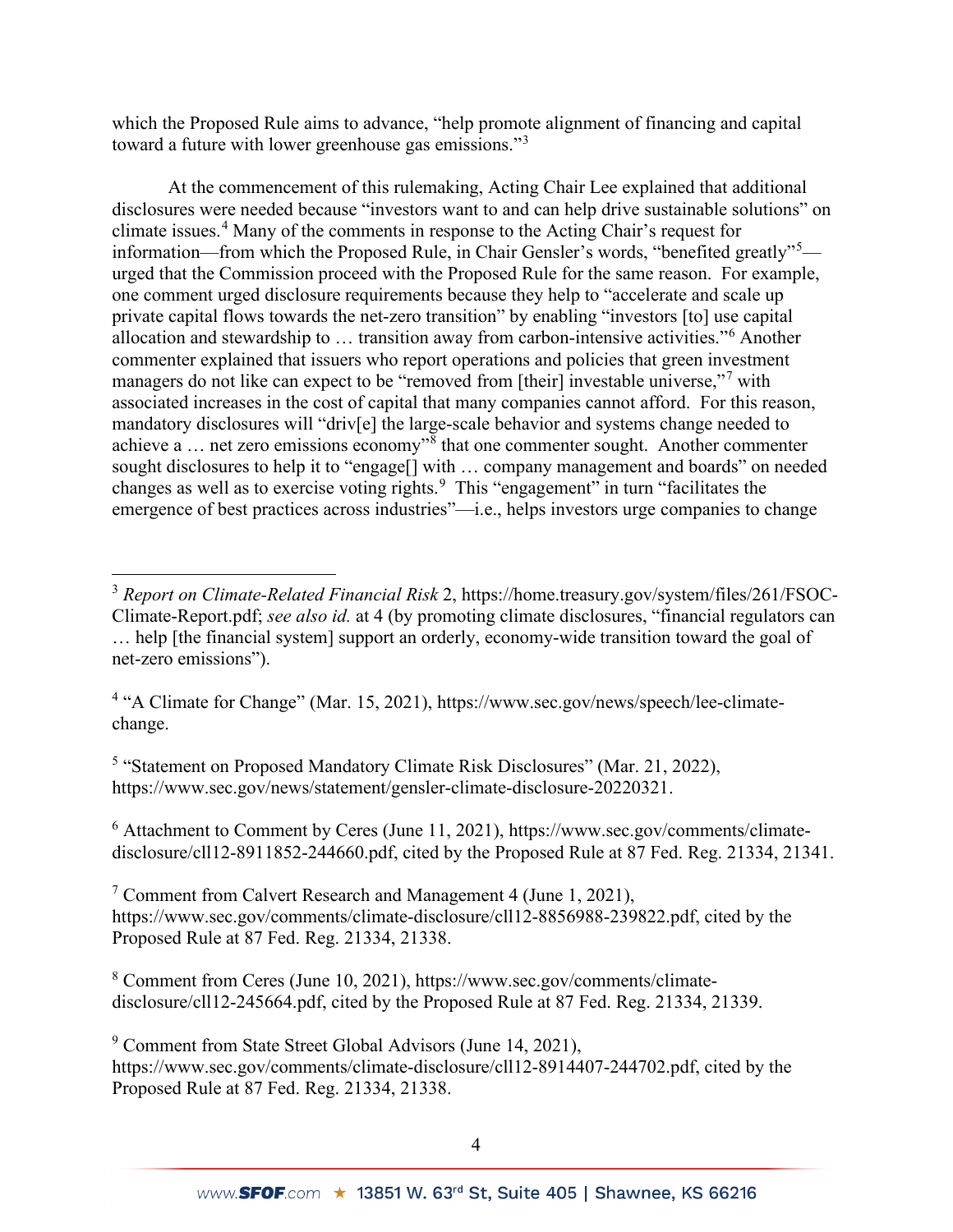their operations to reduce GHG emissions and implement other green policies.<sup>10</sup> It is clear that the proposed new disclosures are aimed at forcing issuers to comply with the Administration's climate policies, not at proving more material information to investors.

If finalized, the Proposed Rule would have the effect that the President and commenters sought: it would push companies toward "green" policies and operations. The Commission admits, with considerable understatement, that in response to the finalized proposal "registrants may move assets or operations away from geographic areas with higher physical risk exposures or may seek to decrease GHG emissions," and that they may also "change some suppliers or disengage with certain clients."<sup>[11](#page-4-1)</sup> The Proposed Rule would achieve this result in several ways, including:

- o By requiring issuers to disclose their GHG emissions (and in many cases emissions of those up and down their "value chains"), the rule would give activists tools to pressure issuers to drive down GHG emissions and would prioritize capitalization and hence growth at lower-emitting issuers. Indeed, because the emissions disclosure requirements cannot promote investment decisions reasonably designed to account for transition risk, see infra, the creation of tools for activists is the principal effect of the emission disclosure provisions.
- o By requiring issuers to disclose how their boards and management deal with climate issues, the rule would precipitate an arms race for green governance.
- o By creating potential liability for failure—despite best efforts—to adequately disclose both climate-related risk and GHG emissions, the rule would push issuers away from activities involving such risk and emissions.

But Congress has been very clear: the Commission's role is to ensure that issuers accurately represent their activities rather than to decide what those activities should be. The Commission's authority extends to disclosures needed "for the protection of investors"<sup>12</sup>—that is, protection of people *as investors*. In general, as investors, people seek a reasonable return on investment in exchange for a commensurate degree of risk. And that, as the Supreme Court has made clear, is what Congress set out to protect in the federal securities laws.<sup>[13](#page-4-3)</sup> As investors, Americans primarily expect capital markets that are orderly, efficient, and free from fraud. To

<span id="page-4-0"></span><sup>&</sup>lt;sup>10</sup> Comment from Vanguard (June 11, 2021), https://www.sec.gov/comments/climatedisclosure/cll12-8906800-244148.pdf, cited by the Proposed Rule at 87 Fed. Reg. 21334, 21338.

<span id="page-4-1"></span><sup>11</sup> Proposed Rule, 87 Fed. Reg. 21334, 21448.

<span id="page-4-2"></span> $12$  15 U.S.C. 77g(a)(1) (emphasis added).

<span id="page-4-3"></span><sup>13</sup> *See, e.g.*, *Basic v. Levinson*, 485 U.S. 224, 230 (1988) ("The 1934 Act was designed to protect investors against manipulation of stock prices.").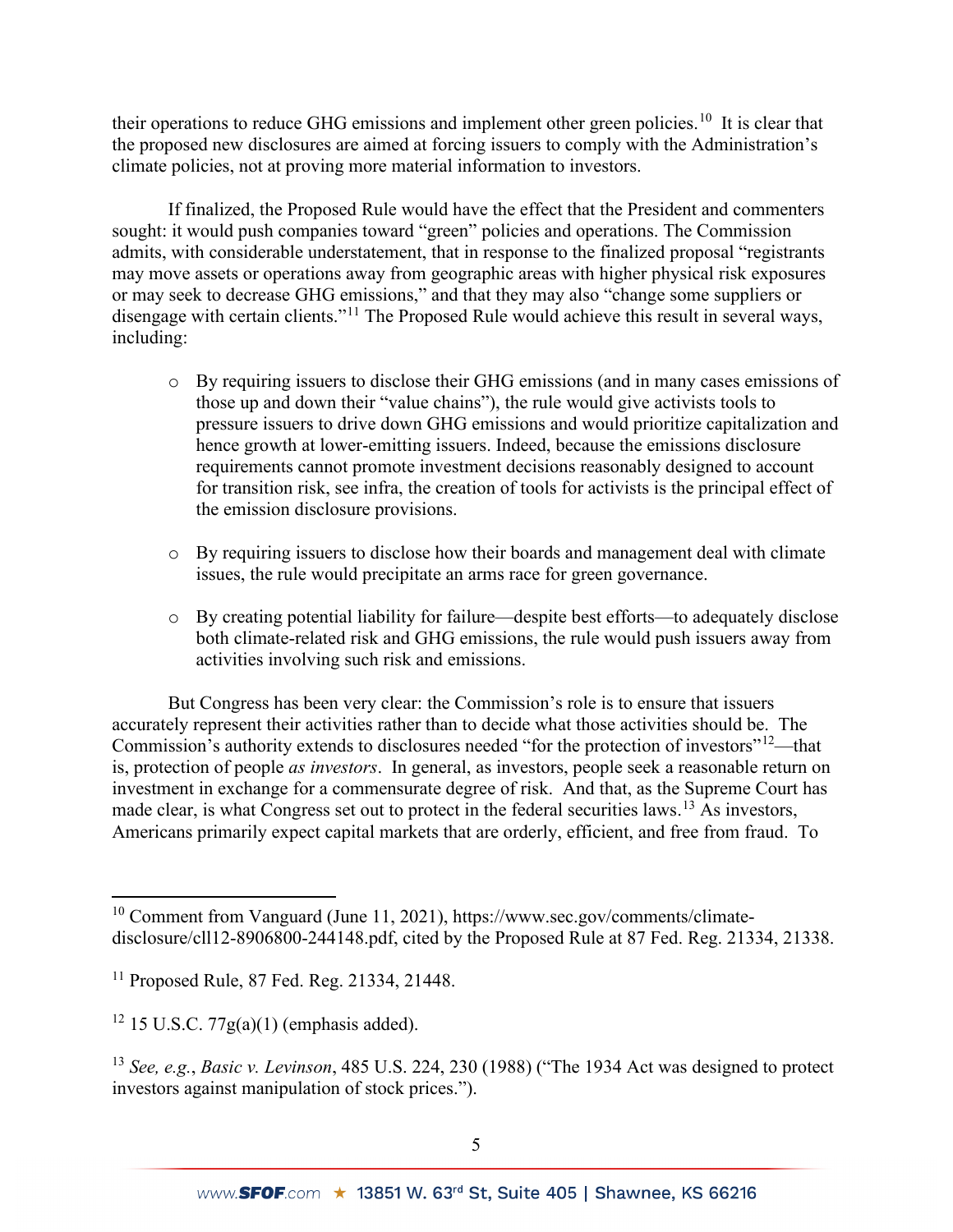achieve this objective Congress adopted a "fundamental purpose" of "full disclosure."[14](#page-5-0) Pursuing this fundamental purpose requires the Commission to ensure that issuers do not use "manipulative or deceptive device<sup>[s]</sup> or contrivance<sup>[s]</sup>,"<sup>[15](#page-5-1)</sup> and that in turn means preventing issuers from "omit[ting] to state a material fact necessary in order make" other statements "not misleading."<sup>[16](#page-5-2)</sup>

Therefore, the Commission rightly demands that issuers disclose information about their conduct insofar as this could make other statements about earnings, profitability, etc., inaccurate by omission—that is, insofar as the information is *material*. [17](#page-5-3) But while the Commission rightly requires that issuers disclose their material conduct, it lacks authority to set substantive standards for what that conduct must be. Nothing in the Securities or Exchange Acts remotely suggests that the Commission has authority to set substantive environmental (or any other kind of) policy for issuer conduct, and of course the Commission has "only those authorities conferred upon it by Congress."[18](#page-5-4) Congress has limited the Commission's authorities for good reason, for the Commission lacks the political accountability, experience, and expertise to set substantive standards of conduct for issuers.

The Commission cannot justify new climate disclosures by claiming that investors demand them. The question is not whether investors *want* new disclosures. Other investors do not want new disclosures, and on each side the motives for these desires are various. The question the Commission must ask, however, is whether the disclosures are objectively material to investors *as investors*, that is, to investment risk and return. Because, as the Supreme Court has held, the "question of materiality ... is an objective one,"<sup>[19](#page-5-5)</sup> the Commission got it exactly wrong when it "consider[ed] ... investor demand [for additional disclosures] in exercising [its] authority and responsibility to design an effective and efficient disclosure regime,"[20](#page-5-6) and any final rule similarly based on investor demand would be arbitrary and capricious.

The Commission asserts that the information its Proposed Rule demands is material. This will not be true in practice. In fact, the Proposed Rule is guaranteed to force disclosure of vast quantities of immaterial information for at least these three reasons.

<span id="page-5-1"></span> $15$  15 U.S.C. 78 $j(b)$ .

<span id="page-5-2"></span><sup>16</sup> 17 C.F.R. 240.10b-5(b).

<span id="page-5-3"></span><sup>17</sup> *See, e.g.*, *TSC Indus., Inc. v. Northway*, 426 U.S. 438 (1976).

<span id="page-5-4"></span><sup>18</sup> *Michigan v. EPA*, 268 F.3d 1075, 1081 (D.C. Cir. 2001).

<span id="page-5-5"></span><sup>19</sup> *TSC Indus.*, 426 U.S. at 445.

<span id="page-5-6"></span><sup>20</sup> Proposed Rule, 87 Fed. Reg. 21334, 21337.

<span id="page-5-0"></span><sup>&</sup>lt;sup>14</sup> *Id.* (internal quotations omitted).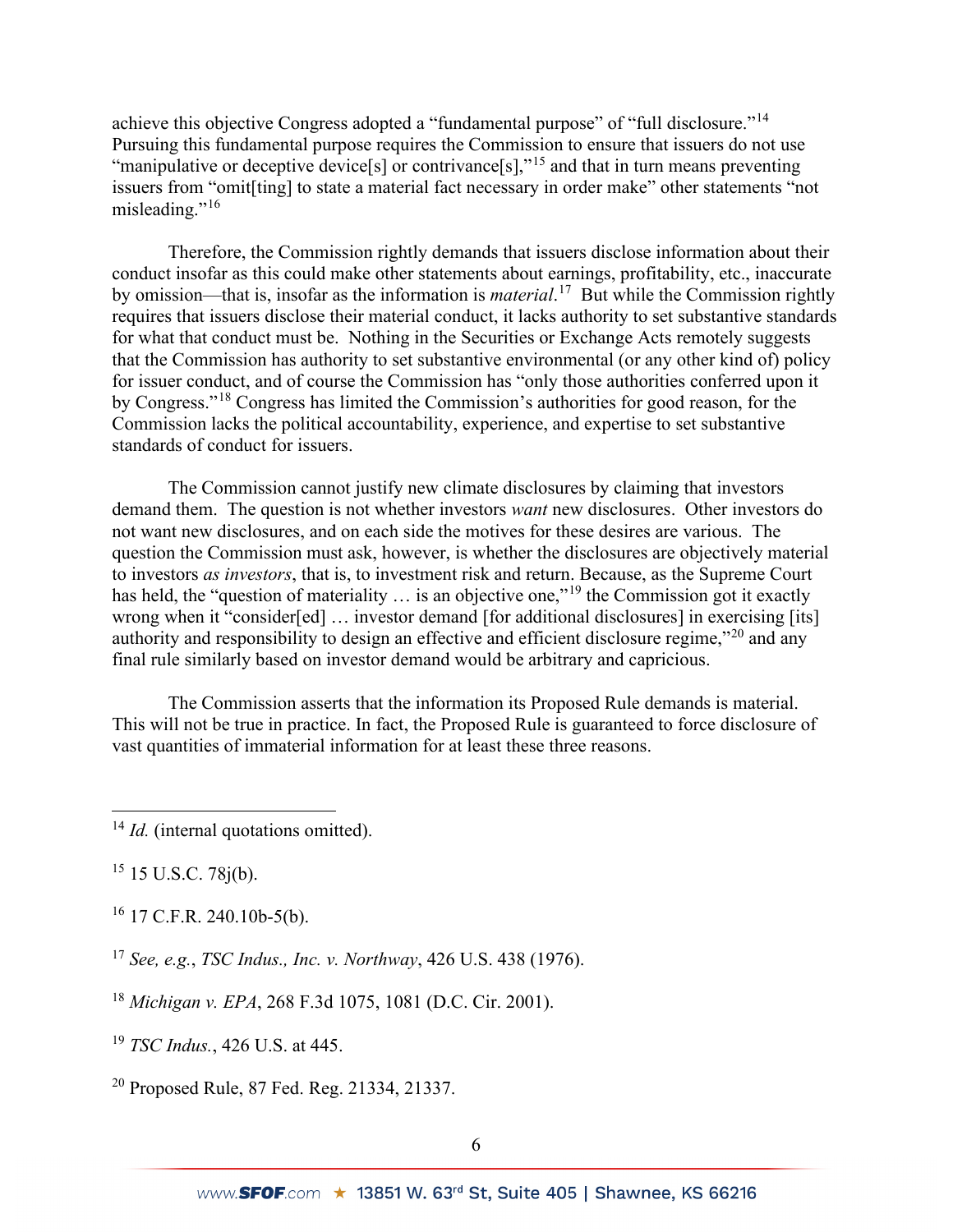First, the Proposed Rule would demand extensive new climate disclosures from *all issuers*, regardless of whether the information generated by those disclosures is material for particular issuers considering the overall mix of their operations and assets. The Commission nowhere finds that all the disclosures it demands are material for all issuers, and for good reason. It is difficult to believe that the risks and returns of, e.g., software development or construction companies are affected by the research and development budget they devote to climate issues<sup>[21](#page-6-0)</sup> or how often the board discusses climate change.<sup>22</sup> Indeed, the Commission nowhere finds even that *most* of its disclosures are material for *most* issuers.

Second, the Proposed Rule would require disclosure of scopes 1 and 2 information even when that information is not material—a feature highlighted by the limitation of disclosure of information falling within scope 3, but *not* scopes 1 and 2, to situations in which the information is material. $23$ 

Third, scopes 1, 2, and 3 information is highly unlikely to be material. The Commission justifies disclosure of this information by claiming it would help investors manage transition risk,  $^{24}$  $^{24}$  $^{24}$  defined as "risks related to a potential transition to a lower carbon economy."<sup>25</sup> But economies do not become "lower carbon" in the abstract; any such transition is accomplished only by means of concrete legal, regulatory, and public opinion changes. And as our extensive political debates on climate over the last decades show, America has reached no decision about any of these changes.

Impeding an American's access to the capital markets is a grave step. Congress carefully limited the Commission's authority to do so: the Commission may establish only those requirements necessary to ensure that investors are not misled. That means that the Commission may require issuers to explain what they are doing but not tell them what to do. But here, the public record and the Administration's own statements leave no doubt that one principal purpose of the Proposed Rule is to force issuers to change what they do. The Proposed Rule, if finalized, would create incentives and leverage that push issuers toward green policies and operations. The Commission tries to justify the Proposed Rule by claiming that many investors *want* this information.[26](#page-6-5) The Commission overlooks the many investors who do not want additional disclosures, but in any event, the meaning of the federal securities laws does not turn on plebiscites. The relevant question is whether the disclosures would result in information that is

- <span id="page-6-2"></span><sup>23</sup> Proposed Rule, 87 Fed. Reg. 21334, 21374.
- <span id="page-6-3"></span><sup>24</sup> Proposed Rule, 87 Fed. Reg. 21334, 21361.
- <span id="page-6-4"></span><sup>25</sup> Proposed Rule, 87 Fed. Reg. 21334, 21349.

<span id="page-6-5"></span><sup>26</sup> Chair Gary Gensler, Statement on Proposed Mandatory Climate Risk Disclosures, March 21, 2022, https://www.sec.gov/news/statement/gensler-climate-disclosure-20220321.

<span id="page-6-0"></span><sup>21</sup> Proposed Rule, 87 Fed. Reg. 21334, 21354.

<span id="page-6-1"></span><sup>22</sup> Proposed Rule, 87 Fed. Reg. 21334, 21359.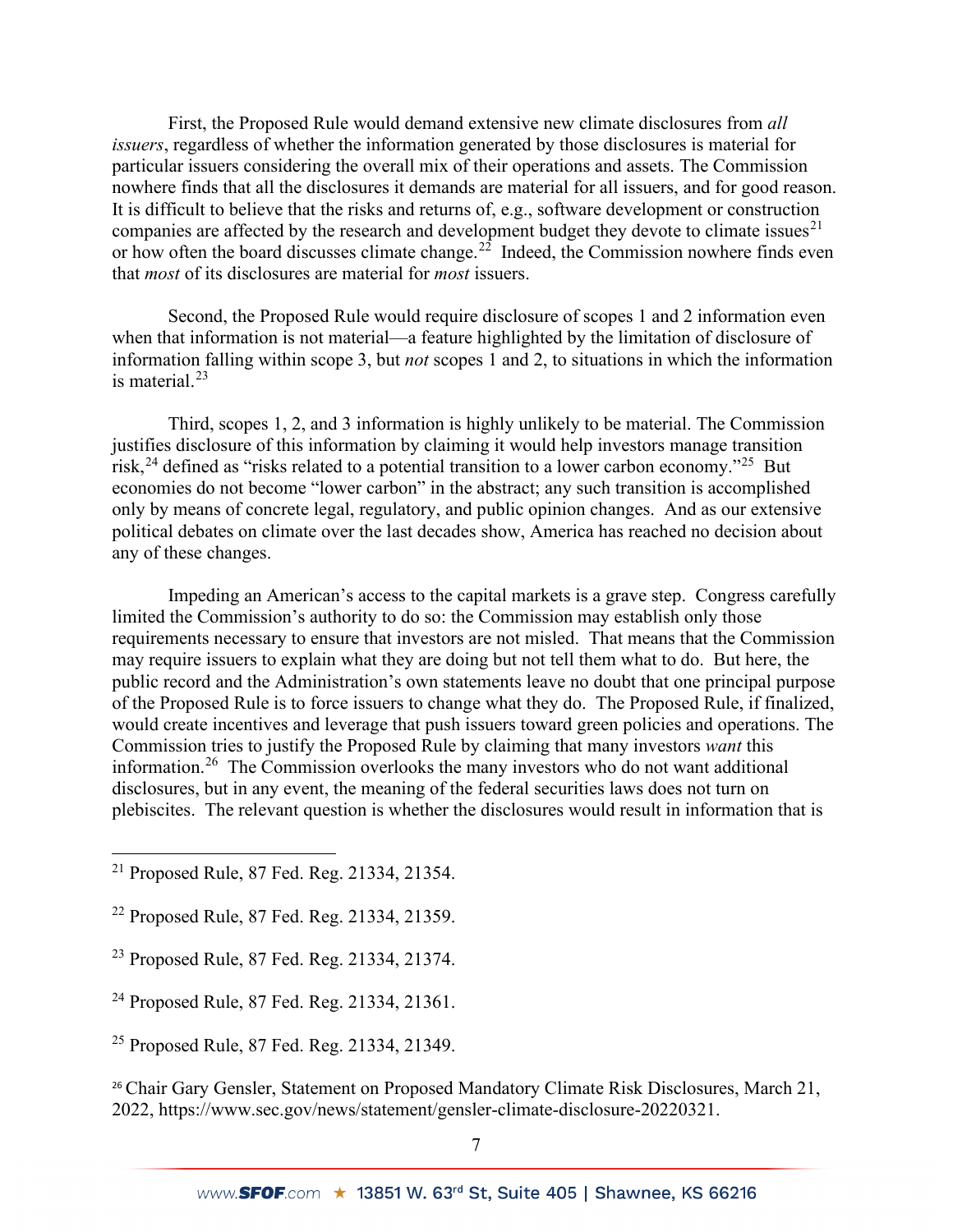objectively material to the risks and returns available from investments—and the proposed disclosures clearly would not.

# **b. The Proposed Rule Usurps Congress' Role**

The Proposed Rule usurps Congress's role by attempting to resolve one of the most controversial political topics of our day, namely climate change. Our Constitution vests in Congress exclusive legislative authority and with it the authority to decide divisive questions of national policy within the purview of the Constitution.[27](#page-7-0) The American people elect their representatives to deliberate about what is best for our country and, where serious differences exist, to resolve them by discussion and compromise. Many Americans hold strong views about national climate policy. Congress is the only legitimate forum in which to debate these views and come to resolution. Yet Congress has declined to adopt anything approaching the sweeping measures the Commission here advances. Indeed, the last Congress specifically *rejected*  proposed legislation remarkably like the Proposed Rule.<sup>[28](#page-7-1)</sup> And similar legislation proposed this Congress shows no likelihood of passage.<sup>[29](#page-7-2)</sup>

The Commission may not now put itself in Congress's place by reshaping America's economy in ways that Congress itself has rejected. The Commission has only those powers that Congress has given it. It is nonsensical to imagine that Congress, in granting the Commission authority to maintain capital markets that are orderly, efficient, and free from fraud, silently intended to give the Commission authority to set U.S. climate policy. Congress, after all, "does not … hide elephants in mouseholes."[30](#page-7-3) Further, Congress has created programs specifically tasked with addressing air pollution, and the Supreme Court has held that these programs regulate GHG emissions.<sup>31</sup> Where Congress "has created a distinct regulatory scheme for"<sup>[32](#page-7-5)</sup> GHG emissions, it is unreasonable for the Commission to attempt to substitute or add its own regulatory apparatus. Moreover, it is manifestly unreasonable for the Commission to adopt a regulatory scheme that Congress itself has rejected.

# **c. The Proposed Rule Would Violate the APA and the Commission's Rulemaking Authority**

<span id="page-7-0"></span><sup>27</sup> U.S. Const. art. I, § 1 ("All legislative Powers herein granted shall be vested in a Congress of the United States, which shall consist of a Senate and House of Representatives.").

<span id="page-7-1"></span><sup>28</sup> *See* H.R. 3623, *Climate Risk Disclosure Act of 2019*.

<span id="page-7-2"></span><sup>29</sup> *See* H.R. 2570, *Climate Risk Disclosure Act of 2021*.

<span id="page-7-3"></span><sup>30</sup> *Whitman v. Am. Trucking Ass'ns., Inc.*, 531 U.S. 457, 468 (2001).

<span id="page-7-4"></span><sup>31</sup> *See Massachusetts v. EPA*, 549 U.S. 497 (2007).

<span id="page-7-5"></span><sup>32</sup> *FDA v. Brown & Williamson Tobacco Corp.*, 529 U.S. 120, 159-60 (2000).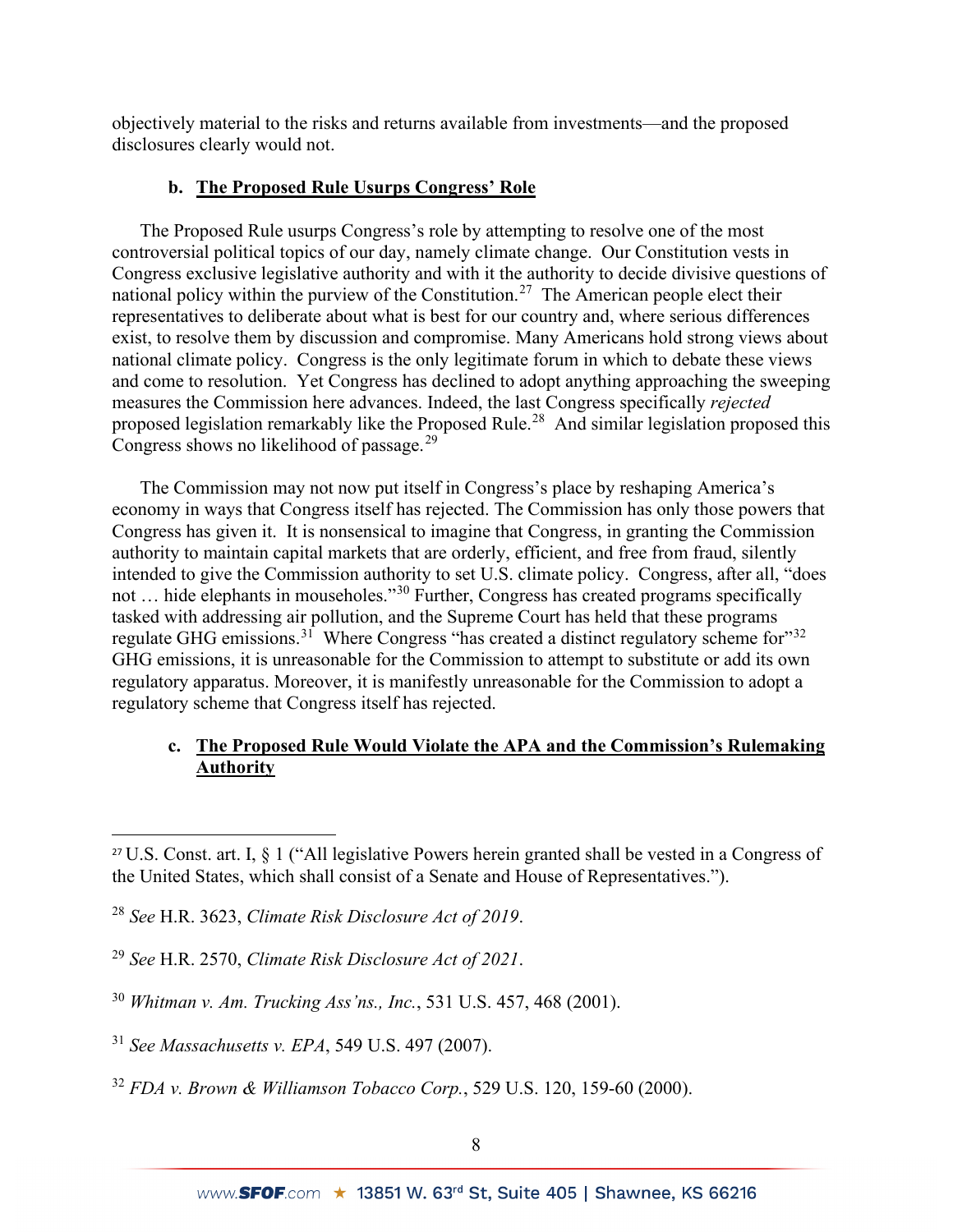If finalized, the Proposed Rule would violate the APA and the Commission's rulemaking authority because it blithely abandons the principles of reasoned decision-making. The Proposed Rule fails to inquire whether even the costs it acknowledges are worth the benefits it claims, thus failing the APA arbitrariness test and likewise the Securities and Exchange Acts' demand to assess rulemakings for their effect on efficiency, competition, and capital formation Because it justifies itself by claiming to offer investors material information but in fact fails to do so, the Proposed Rule fails under its own terms and is therefore arbitrary and capricious under the APA.

# **2. The Proposed Rule Would Violate the First Amendment**

The Proposed Rule would violate vital First Amendment freedoms. The Proposed Rule specifies the content about which issuers must extensively speak, including the asserted impacts of climate change on their business, their internal processes for addressing climate issues, and through the GHG emission disclosures—their asserted contribution to climate change. The Proposed Rule even requires issuers to speak about their speech.<sup>[33](#page-8-0)</sup> Ordinarily, "[c]ontent-based laws ... are presumptively unconstitutional" and may be upheld only if they survive strict scrutiny.<sup>[34](#page-8-1)</sup> The Court has applied a lesser, but still demanding, form of scrutiny to commercial speech.<sup>[35](#page-8-2)</sup>

The Court has applied a relatively permissive standard of review to restrictions compelling certain kinds of disclosures to prevent consumer fraud, but this standard does not apply here, for many reasons. *Zauderer* review applies only to compelled disclosures that are "purely factual and uncontroversial,"[36](#page-8-3) but the Proposed Rule's disclosures are anything but that. The Proposed Rule would require issuers to disclose the degree of their asserted contribution to what critics claim is "the ultimate crime against humanity."<sup>37</sup> A regulation "compelling an issuer to confess blood on its hands" does not qualify as "factual and uncontroversial."<sup>[38](#page-8-5)</sup> Further, the Proposed Rule would require issuers to take the Commission's side in a hotly contested public debate.

<span id="page-8-2"></span><sup>35</sup> *See, e.g.*, *Central Hudson Gas & Elec. Corp. v. Pub. Serv. Comm'n of N.Y.*, 447 U.S. 557 (1980).

<span id="page-8-3"></span><sup>36</sup> *Zauderer v. Office of Disciplinary Counsel of Supreme Court of Ohio*, 471 U.S. 626, 651 (1985).

<span id="page-8-4"></span>37 Tom Engelhardt, "Is Climate Change a Crime against Humanity?", https://www.thenation.com/article/archive/climate-change-crime-against-humanity/.

<span id="page-8-5"></span><sup>38</sup> *Nat'l Ass'n of Mfrs. v. SEC*, 800 F.3d 518, 530 (D.C. Cir. 2015).

<span id="page-8-0"></span><sup>33</sup> *See* Proposed Rule, 87 Fed. Reg. 21334, 21359 (requiring disclosure of frequency of board discussions of climate issues).

<span id="page-8-1"></span><sup>34</sup> *Reed v. Town of Gilbert*, 135 S. Ct. 2218, 2226 (2015).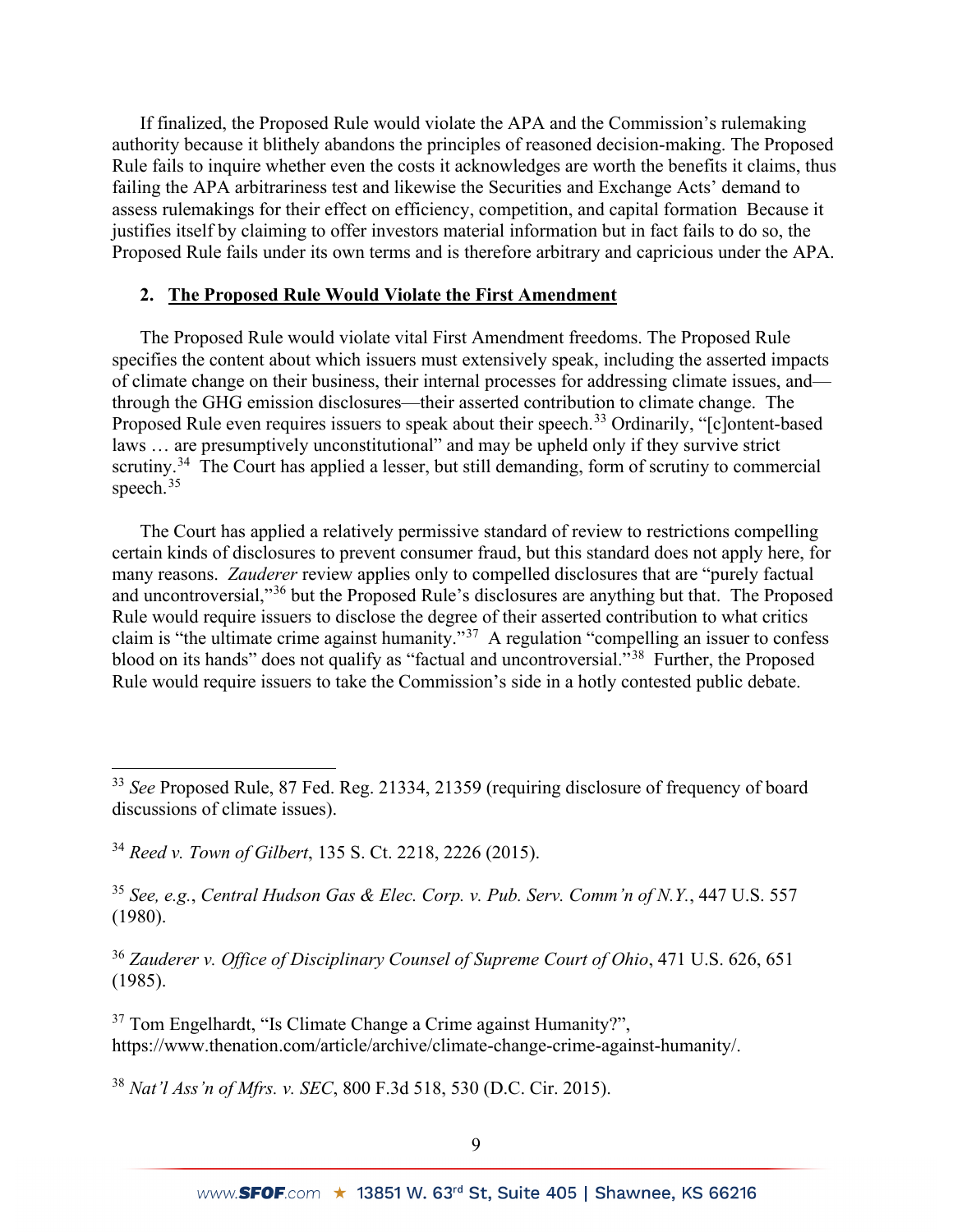Not all Americans agree with the Commission that the climate is about to inflict increasingly severe losses on issuers and to force changes to their business operations. But the Proposed Rule, by compelling extensive discussion of climate-related risks and of issuers' strategies for dealing with them. The Proposed Rule demands that issuers send the message that they regard these alleged climate risks as material—indeed, as warranting greater attention than the vast number of other issues (e.g., a global public health crises) that are not afforded such treatment. *Zauderer* does not apply to "attempt[s] to prescribe what shall be orthodox in politics … or other matters of opinion or [to] force citizens to confess by word or act their faith therein."[39](#page-9-0) *Zauderer*  by its terms applies to measures designed to prevent consumer deception.<sup>40</sup> But for the reasons given *supra*, the Proposed Rule would demand much information that is not material and hence not relevant to preventing any statements from becoming misleading.

The Commission has not offered a basis for its Proposed Rule to survive scrutiny under *Central Hudson[41](#page-9-2)*—let alone under stricter standards of scrutiny—and no such basis exists. The Commission has failed to offer a "substantial interest to be achieved by restrictions on commercial speech,"[42](#page-9-3) for the Proposed Rule would result in disclosure of much information that is not material and hence not related to the purposes of the Securities and Exchange Acts. And the Commission has failed to show that its interest, such as it is, could not be "served as well by a more limited restriction,"<sup>43</sup> such as a very modest filing amendment that would assist investors in using EPA's existing Greenhouse Gas Reporting Program to track issuer emissions. *See infra*.

The Proposed Rule's violations of the First Amendment are especially egregious because speech about the climate—from all perspectives and all speakers, including from groups of Americans who have joined together to create valuable goods or offer important services for the public—is just what is needed for our society to resolve its deep-seated disagreements about climate policy.

# **3. The Commission Fails to Consider the Effects on The Economy and Americans**

The Commission inexcusably fails to consider the Proposed Rule's effects on the economy and on American workers, families, and communities. As noted above, the Proposed Rule's purpose is to bring about vast changes in the American economy, and that will be its effect if finalized. Such a seismic shift would create enormous economic dislocation. As many of today's industries wither, they would shed jobs and upend the families and communities especially in manufacturing- and extraction-dependent regions—that depend on them. The same would be true as companies abandon regions they have deemed at heightened physical risk.

<span id="page-9-1"></span><sup>40</sup> *Id.*

<span id="page-9-3"></span><sup>42</sup> *Id.* at 564.

<span id="page-9-4"></span><sup>43</sup> *Id.*

<span id="page-9-0"></span><sup>39</sup> *Zauderer*, 471 U.S. at 651.

<span id="page-9-2"></span><sup>41</sup> *Central Hudson*, 447 U.S. 557.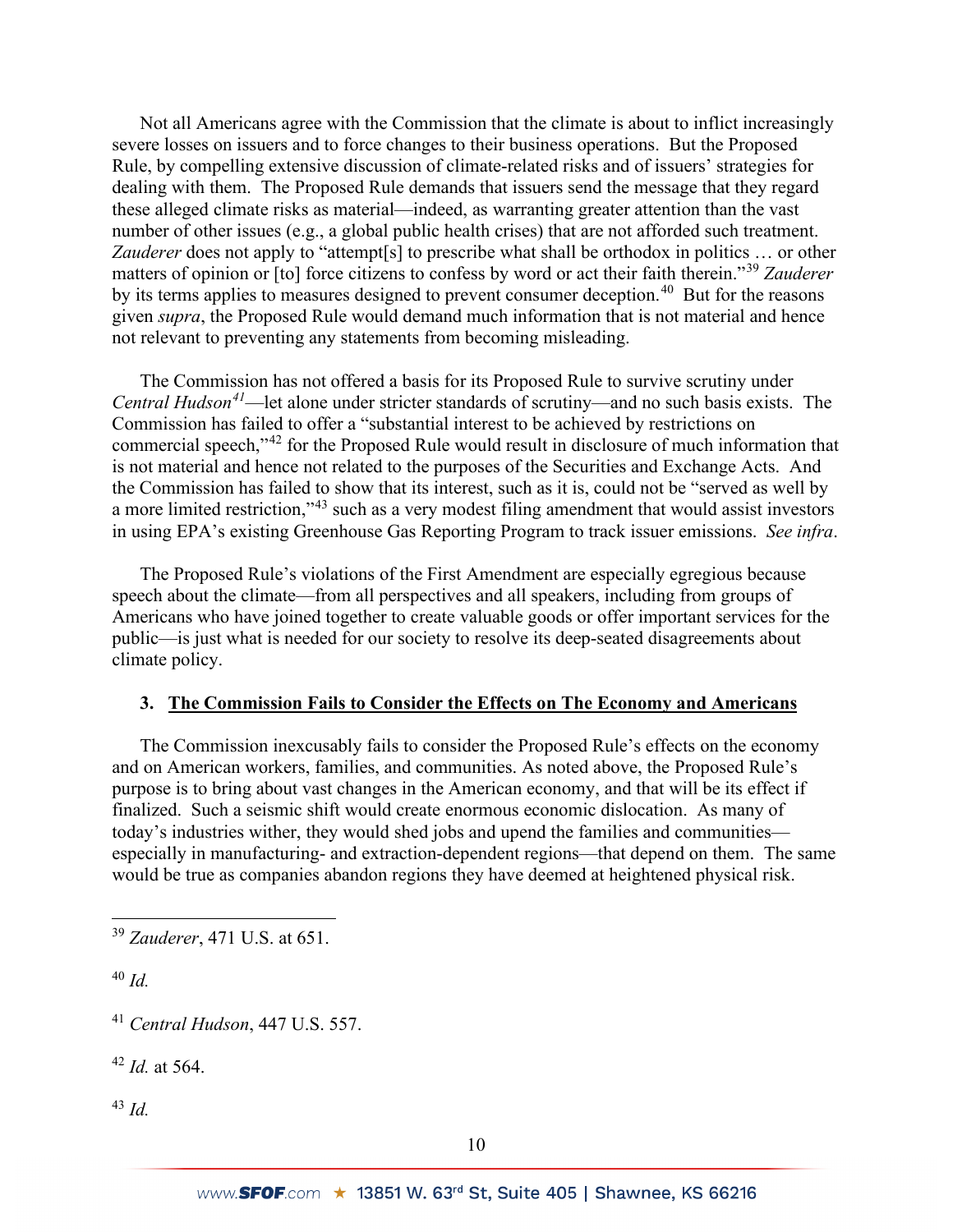Financial Stability Oversight Council's report on climate-related financial risk acknowledged that "actions to address climate-related financial risks could disproportionately impact financially vulnerable communities" and therefore urged "thoughtful and balanced policy responses" that take the interests of these communities into account.<sup>44</sup> But the Proposed Rule fails to follow this approach. Instead, while admitting that its provisions may drive companies to abandon communities, clients, and suppliers, it simply declines to forecast these effects or take them into account.

The Proposed Rule does not prognosticate how extensive its changes to the American economy and American society will be. For all the Proposed Rule can say, those changes could result in hundreds of thousands or even millions of lost jobs, the death of major industries, and the break-up of communities across the country. Because the Proposed Rule does not inquire as to the extent of its economic and social dislocation, it cannot compare that dislocation against the benefits that it claims it will achieve. Its failure to make that comparison would render any final rule arbitrary and capricious, for it is irrational to pursue benefits at the cost of unknown—and hence potentially vastly greater—harms. Likewise, a Proposed Rule that fails to inquire about acknowledged—and potentially vast—dislocation "entirely fail[s] to consider an important aspect of the problem," in violation of the APA.

Were a study completed or disclosures required regarding the costs of eliminating traditional energy sources from the U.S. economy, we expect that the Commission would abandon the Proposed Rules. While the Administration and Commission focus on the alleged costs and harm, the Administration and Commission ignore the costs and harm that will result if we eliminate traditional energy sources. U.S. businesses and citizens would be irreparably harmed. In addition, U.S. national security would be weakened.

The Commission's failure to understand the broader effects of its Proposed Rule is even more startling because on its face those effects would be both immense and inequitable. The Proposed Rule would cause massive shifts to the American economy, driving investment away from sectors that support millions of jobs and thousands of fragile communities—all at a time when historic levels of inflation, including especially hikes in food and energy prices, make such changes most painful to lower-income Americans. These changes would also drive-up energy prices at the precise moment that surging gas prices are causing grave concerns for millions of American households. By artificially elevating the prominence of climate-related factors in investment decisions, the Proposed Rule would interfere with the ability of working Americans to plan for and achieve a secure and dignified retirement. And by flooding disclosures with useless climate-related information, the Proposed Rule would make it harder for investors to find and evaluate the information they care about and for businesses to access the capital they need to grow and create jobs.

#### **4. The Commission Fails to Consider the Effects on Issuers**

The Proposed Rule fails to consider whether its acknowledged costs are justified by its benefits. The Commission acknowledges that the Proposed Rule, if finalized, will be enormously

<span id="page-10-0"></span><sup>44</sup> See Footnote 3.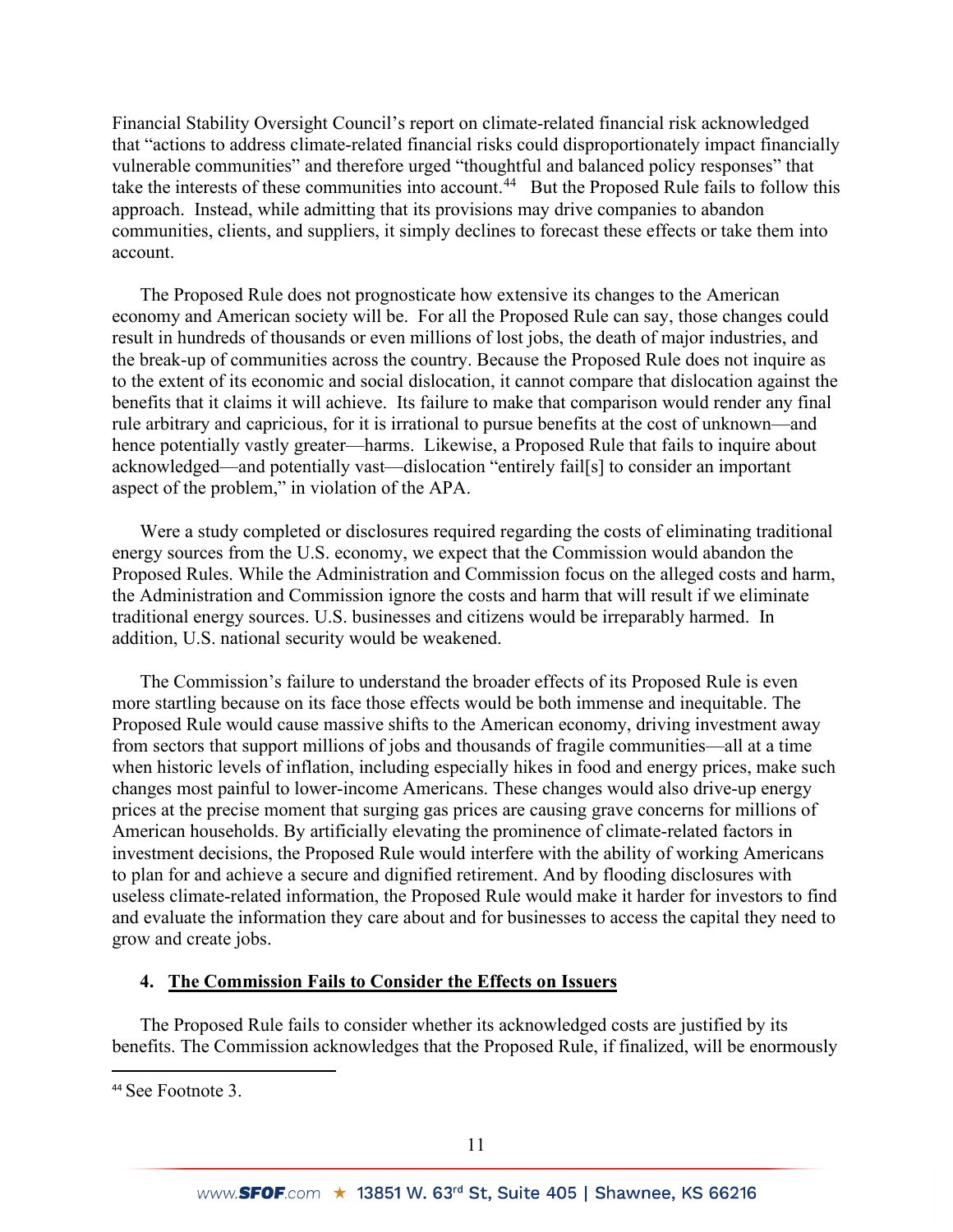costly[45](#page-11-0), maybe one of the costliest in American history. Individual issuers may incur compliance costs of \$640,000 initially and \$530,000 annually thereafter for compliance cost.<sup>[46](#page-11-1)</sup> And these figures exclude the costs of operational changes businesses will make or of changes to the broader economy and society. Yet the Commission does not tell us the value of the disclosures it believes the Proposed Rule would achieve over and above the disclosures issuers already make under the Commission's 2010 guidance. The Proposed Rule does not attempt to quantify the value of its claimed benefits or even to estimate their order of magnitude.<sup>47</sup> Most fatally, it simply fails to ask whether the Proposed Rule's benefits are worth its massive costs. This indifference, the Supreme Court has made clear, falls below the level of rational decisionmaking.[48](#page-11-3)

This failure would be unacceptable from any agency, but it is especially so from the Commission, which operates under a congressional directive to consider whether its actions "will promote efficiency, competition, and capital formation."[49](#page-11-4) The Commission has not adequately considered whether its Proposed Rule would promote efficiency, because it cannot tell us whether its imposition of massive operating costs on America's public companies would be counterbalanced by its claimed efficiency gains, the magnitude of which it fails to estimate.<sup>[50](#page-11-5)</sup> Further, the Commission has not considered the fact—evident from the comments submitted in response to Acting Chair Lee's RFI<sup>51</sup>—that many investors and investment advisors would use the information filed in response to the proposed rule to make *inefficient* allocations of capital, that is, allocations driven by the desire to achieve social rather than financial goals.

The Commission has not adequately considered whether its Proposed Rule would promote competition because it fails to consider the effects of suppression of non-green business

<span id="page-11-1"></span><sup>46</sup> *See id. See also* Mark Segal, "Study Reveals Cost of Climate Disclosure for Issuers and Investors," (ESG Today (May 18, 2022), https://www.esgtoday.com/study-reveals-cost-ofclimate-disclosure-for-issuers-and-investors/ (citing Costs and Benefits of Climate-Related Disclosure Activities by Corporate Issuers and Institutional Investors, by The SustainAbility Institute by ERM,

https://www.sustainability.com/globalassets/sustainability.com/thinking/pdfs/2022/costs-andbenefits-of-climate-related-disclosure-activities-by-corporate-issuers-and-institutional-investors-17-may-22.pdf.

<span id="page-11-2"></span><sup>47</sup> Proposed Rule, 87 Fed. Reg. 21334, 21432-21433.

<span id="page-11-3"></span><sup>48</sup> *See Michigan*, 576 U.S. 743.

<span id="page-11-4"></span><sup>49</sup> 15 U.S.C. 77b(b); 15 U.S.C. 78c(f); *see also* 15 U.S.C. 78w(a)(2).

<span id="page-11-5"></span><sup>50</sup> *See* Proposed Rule, 87 Fed. Reg. 21334, 21449-21451.

<span id="page-11-6"></span><sup>51</sup> *See, e.g.,* Comment from Investment Advisors Association (June 11, 2021), https://www.sec.gov/comments/climate-disclosure/cll12-8906799-244130.pdf.

<span id="page-11-0"></span><sup>45</sup> Proposed Rule, 87 Fed. Reg. 21334, 21439-21445.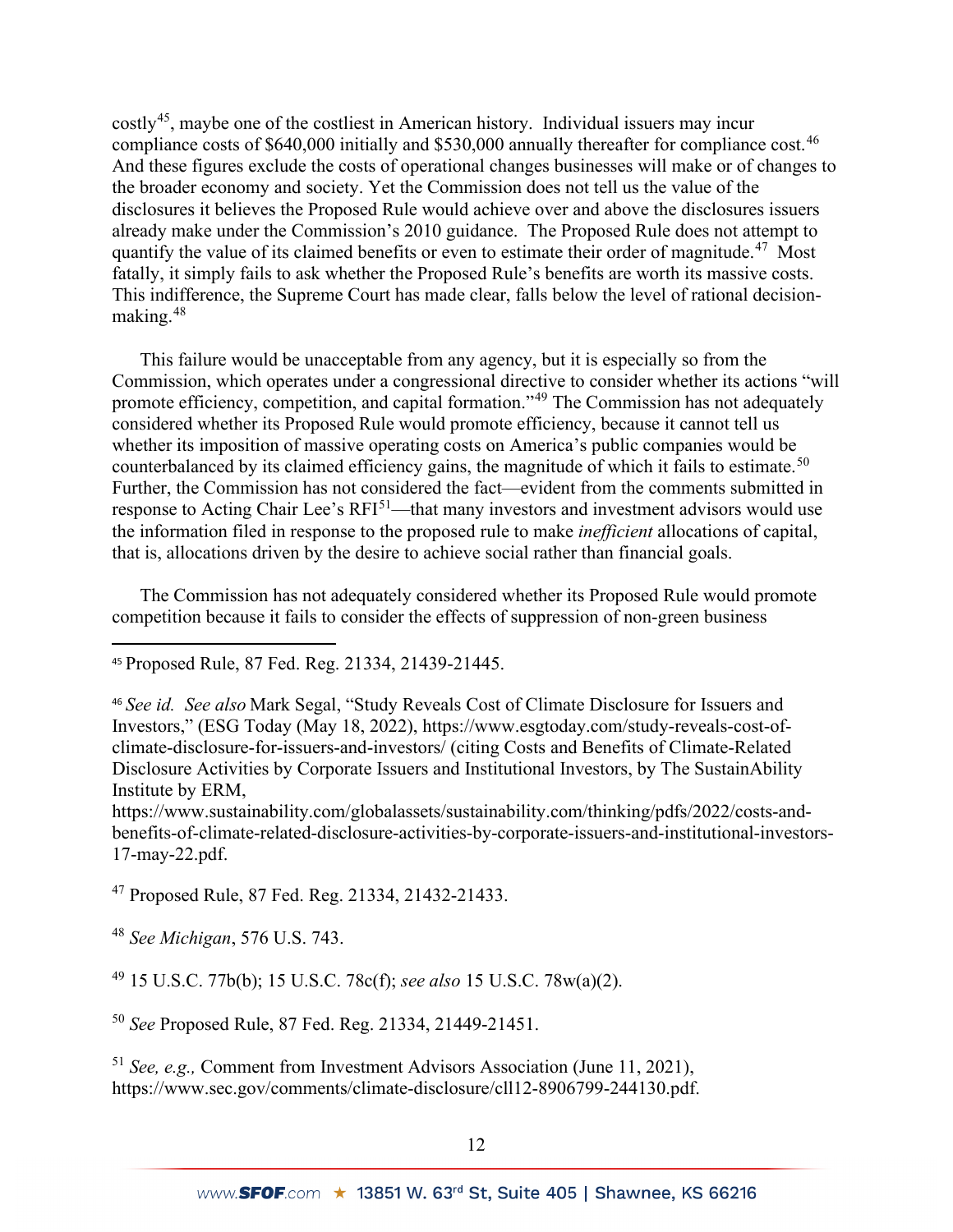strategies. Some firms claim to see significant business opportunities in strategies such as "increased use of renewable energy, increased resource efficiency, the development of new products, services, and methods, access to new markets caused by the transition to a lower carbon economy," etc.<sup>52</sup> Others are doubtful. At present, firms compete for investment based on these divergent strategies. But the Proposed Rule would dampen this competition by tilting the scales in favor of green strategies. The Commission displays no awareness of this competitionsuppressive effect. It therefore does not even inquire whether it would be outweighed by the Proposed Rule's asserted pro-competitive effects, let alone determine that this burden on competition is "necessary and appropriate," as Congress has demanded.<sup>[53](#page-12-1)</sup>

The Commission has not adequately considered whether its Proposed Rule would promote capital formation because it has not determined that the massive costs it would impose for the privilege of accessing the public capital markets are justified by *all* asserted benefits taken together, let alone benefits to capital formation.

## **5. The Proposed Rule Indulges in Irrational Climate Exceptionalism**

The Proposed Rule indulges in irrational climate exceptionalism. War, foreign policy, presidential elections, inflation, public health crises—these and many other events have immense effects throughout the economy. Yet the Commission does not require that every issuer report on the impact of these events, the qualifications of its management to evaluate them, or the amount of time its board spends discussing them. That treatment is reserved for climate alone.

The Commission does not explain why, or even ask whether, the climate is more likely than—or even as likely as—these and other factors to prove material to most issuers. But absent a reason to believe that this is so, it is arbitrary to treat climate differently than such other factors. Indeed, the Commission does not even propose to require reporting on the impacts of the continuing COVID-19 pandemic, notwithstanding its proven widespread impact throughout every economy in the world. If the Commission mistakenly finalizes the Proposed Rule, then to avoid arbitrariness it must require the same kind of reporting about every factor that is at least as likely as the climate to prove material to issuers.

The unexplained primacy which the Commission affords to climate factors is not merely irrational but also misleading. Readers of disclosures will naturally conclude from every issuer's reporting on climate factors that 1) such factors are material to every issuer and 2) such factors are more likely to affect an issuer's financials than all the other factors that issuers omit or do not give similar prominence. But there is no reason to believe that either of these propositions is true. The Commission's Proposed Rule, then, would leave investors with a misleading picture of the role of climate issues in the financial health of the companies in which they consider investing. A rule that actively promotes precisely the sort of misinformation the Securities and Exchange Acts were enacted to prevent violates those acts and is arbitrary and capricious.

<span id="page-12-0"></span><sup>52</sup> Proposed Rule, 87 Fed. Reg. 21334, 21351.

<span id="page-12-1"></span> $53$  15 U.S.C. 78 $w(a)(2)$ .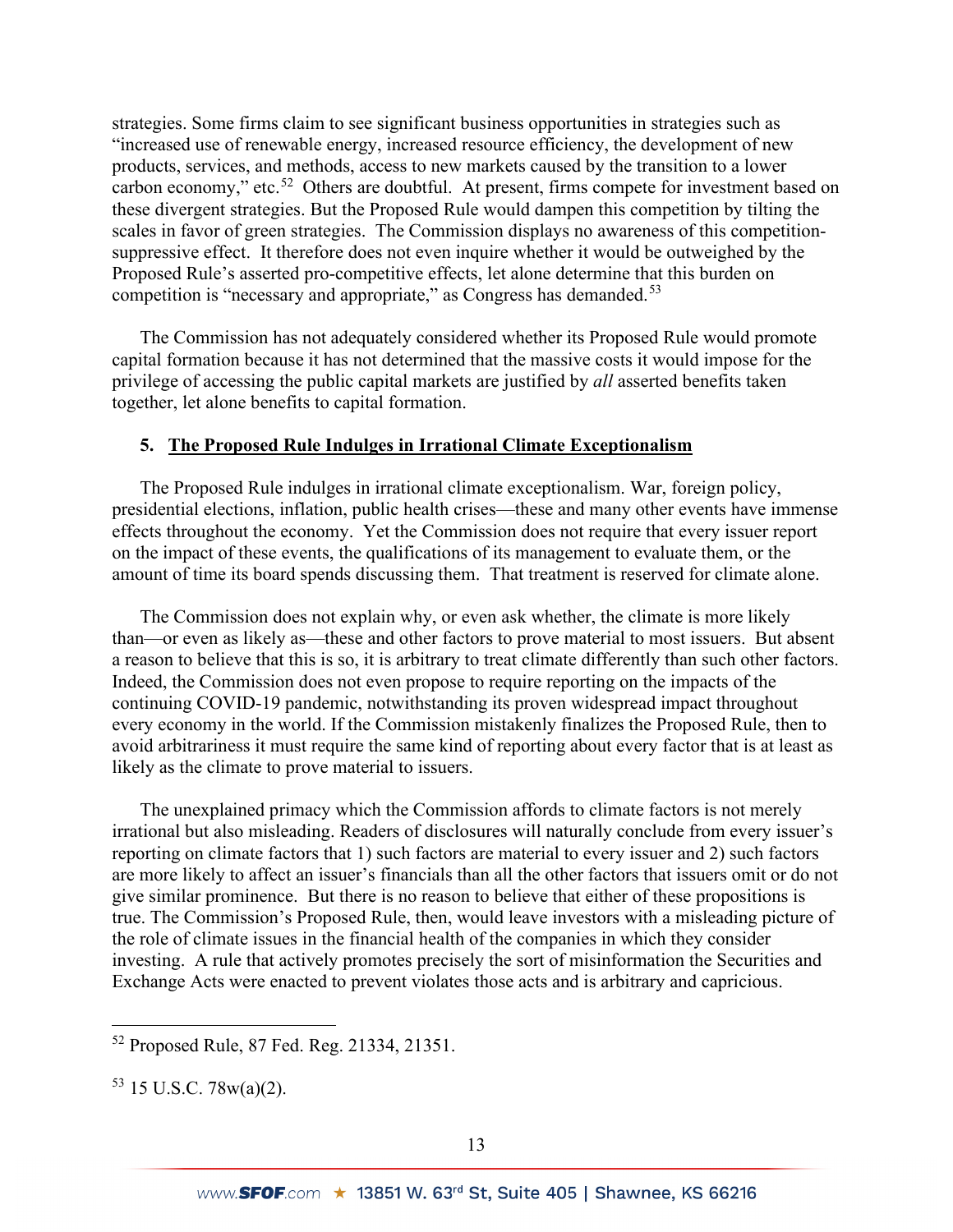#### **6. The Proposed Rule Fails to Consider an Obvious and Superior Alternative**

To understate the obvious, the Commission lacks experience in, and a congressional mandate for, environmental issues. But there *is* a federal agency with both—and it already maintains a disclosure system. The EPA's Greenhouse Gas Reporting Program identifies and makes publicly available GHG emissions data from thousands of sources, resulting in public reporting of some 85-90% of U.S. anthropogenic emissions.<sup>[54](#page-13-0)</sup> Each reporting facility must also report its U.S. parent company.<sup>[55](#page-13-1)</sup> The Proposed Rule explains that EPA's program is not an adequate substitute for the framework it proposes because "each facility is matched to its parent company[ and] this company may not be the entity registered with the SEC and thus of interest to investors."[56](#page-13-2) The obvious solution to this asserted difficulty, of course, would be to require a very modest amendment to issuers' filings identifying the facilities listed in EPA's database that they own.

Astonishingly, however, the Commission *does not even list this alternative* among the fourteen it claims to have considered.<sup>57</sup> This failure is even more glaring because the minor clerical amendment we have described would eliminate the Commission's sole disclosed objection to using EPA's Reporting Program in lieu of the Proposed Rule. And the alternative approach is clearly superior to the Commission's own, for it would 1) take advantage of a program run by an agency with a congressional mandate for and experience in environmental policy, and 2) save many billions of dollars. The Proposed Rule summarily asserts that "the EPA emissions data does not allow a clean disaggregation across the different scopes of emissions for a given registrant," *id.*, but neither explains the significance of that fact for investors nor appears to rest on that fact as a basis to reject use of EPA's program. In any event, the enormous advantages of using EPA's program made it incumbent on the Commission to consider whether a filing amendment to facilitate use of that program was the most effective solution notwithstanding the asserted disadvantage from some lack of clarity as to which emissions belong to which scopes. To be clear, an alternative rulemaking of the sort we describe would suffer from grave defects, for many of the reasons we have outlined above. But it would clearly be superior to the Commission's approach which, in addition to all its other flaws, is both pointlessly costly and an intrusion into a subject matter entirely foreign to its mission. The failure to consider an alternative that is not just viable but facially superior is a hallmark of unreasoned decision-making in violation of the APA.[58](#page-13-4)

<span id="page-13-0"></span><sup>54</sup> EPA, GHGRP Reported Data, https://www.epa.gov/ghgreporting/ghgrp-reported-data.

<span id="page-13-1"></span><sup>55</sup> EPA, GHG Reporting Program Data Sets, https://www.epa.gov/ghgreporting/data-sets.

<span id="page-13-2"></span><sup>56</sup> Proposed Rule, 87 Fed. Reg. 21334, 21434.

<span id="page-13-3"></span><sup>57</sup> Proposed Rule, 87 Fed. Reg. 21334, 21453 - 21456.

<span id="page-13-4"></span><sup>58</sup> *State Farm*, 463 U.S. at 50-51.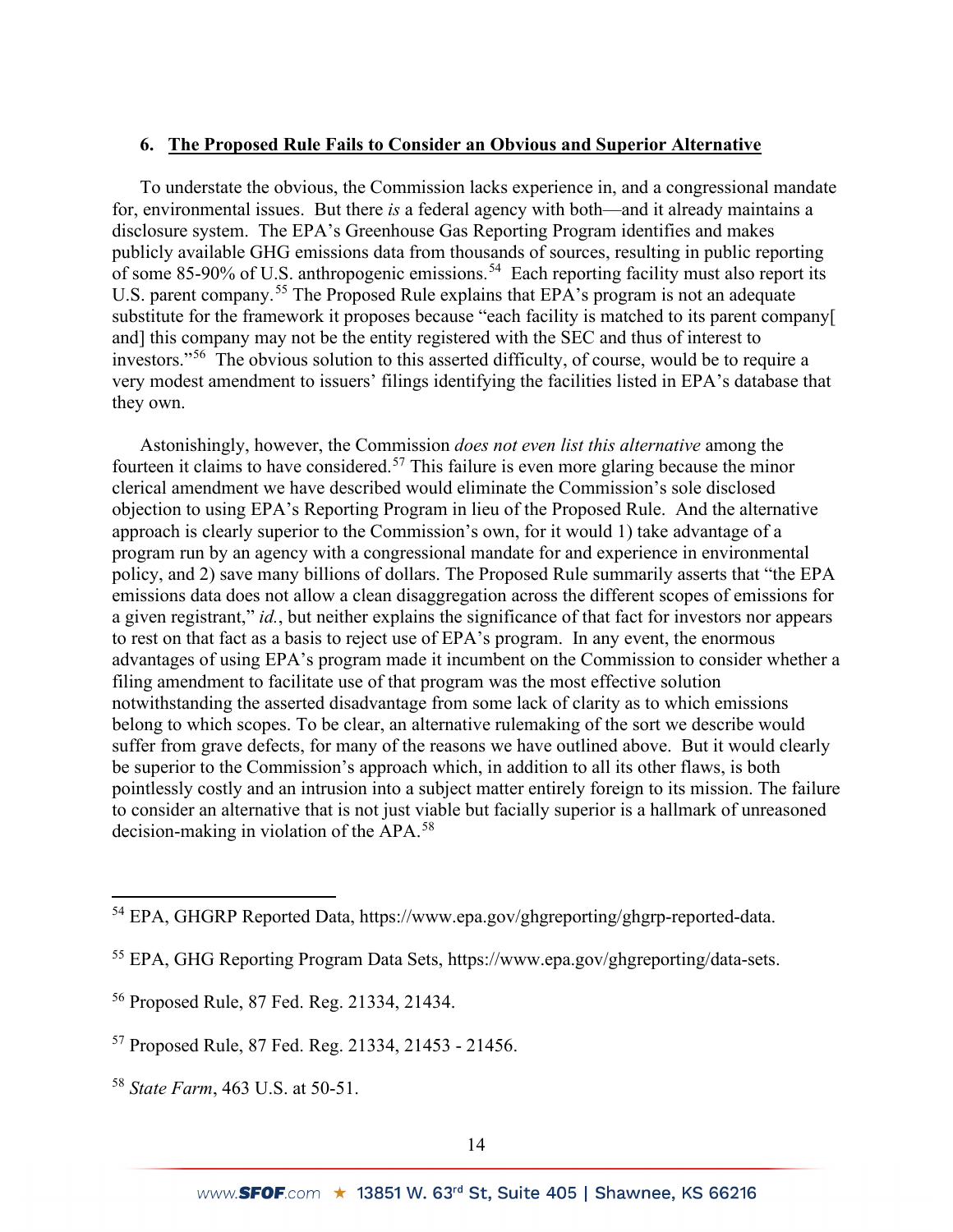## **7. The Proposed Rule Will Not Result in Comparable Data**

The Proposed Rule would fail to result in the release of comparable data, which is one of the Proposed Rule's central justifications. The second sentence of the Proposed Rule's introduction offers one of its main asserted justifications: the disclosures the Proposed Rule would demand "would provide consistent, comparable, and reliable—and therefore decision-useful information to investors."[59](#page-14-0) For example, knowing issuers' GHG emissions cannot help investors avoid transition risk unless they also know how the legal, regulatory, and public opinion regimes of the future will treat issuers with those emissions profiles and other characteristics—and no investor can know that. The Proposed Rule is littered with additional invocations of this rationale. But the Commission's Proposed Rule is guaranteed not to result in the release of consistent data that can be usefully compared across companies.

In the first place, the Proposed Rule "would require a registrant to disclose whether any climate-related risk is reasonably likely to have a material impact on a registrant … over the short, medium, and long term."<sup>[60](#page-14-1)</sup> To make such disclosures, an issuer must predict climaterelated risks far into the future. But physical climate-related risks are notoriously impossible to predict over the long term—second in difficulty only to transition risks, depending as they do on future political events. The notion that thousands of issuers will somehow coalesce around uniform predictions about what politics and the weather will be like decades from now is risible—but otherwise issuers' reports will be predicated on varying predictions about the future and therefore will not be comparable.

Second, the Proposed Rule would demand a series of disclosures about how an issuer's board and management deal with climate issues. But these disclosures are so generic, and the needs and corporate structures of issuers are so various, that the only comparable information the disclosures will yield is which issuers are most interested in impressing investors with their climate policies. For instance, issuers must disclose how often the board discusses climate issues. But length and frequency of discussion measures neither effectiveness nor wisdom. And the varying circumstances of issuers mean that what is too little discussion of a topic for one board is too much for another. For much the same reasons, investors are unlikely to be able to make useful comparisons among issuers based on the climate-related curricula vitae of board members and the extent to which an issuer relies on in-house versus outside staff for climate issues.

Third, the Proposed Rule would demand disclosure of scope 3 information when material. But to ascertain this information, issuers must rely on reports from firms up and down their value chains, each of which may calculate emissions using a different set of assumptions. The noncomparability of the reports from the up- and down-stream entities will pass on to the issuers' own disclosures.

## 8. **The Proposed Rule Is Infected with The Taint of Prejudgment**

<span id="page-14-0"></span><sup>59</sup> Proposed Rule, 87 Fed. Reg. 21334, 21335.

<span id="page-14-1"></span><sup>60</sup> Proposed Rule, 87 Fed. Reg. 21334, 21352.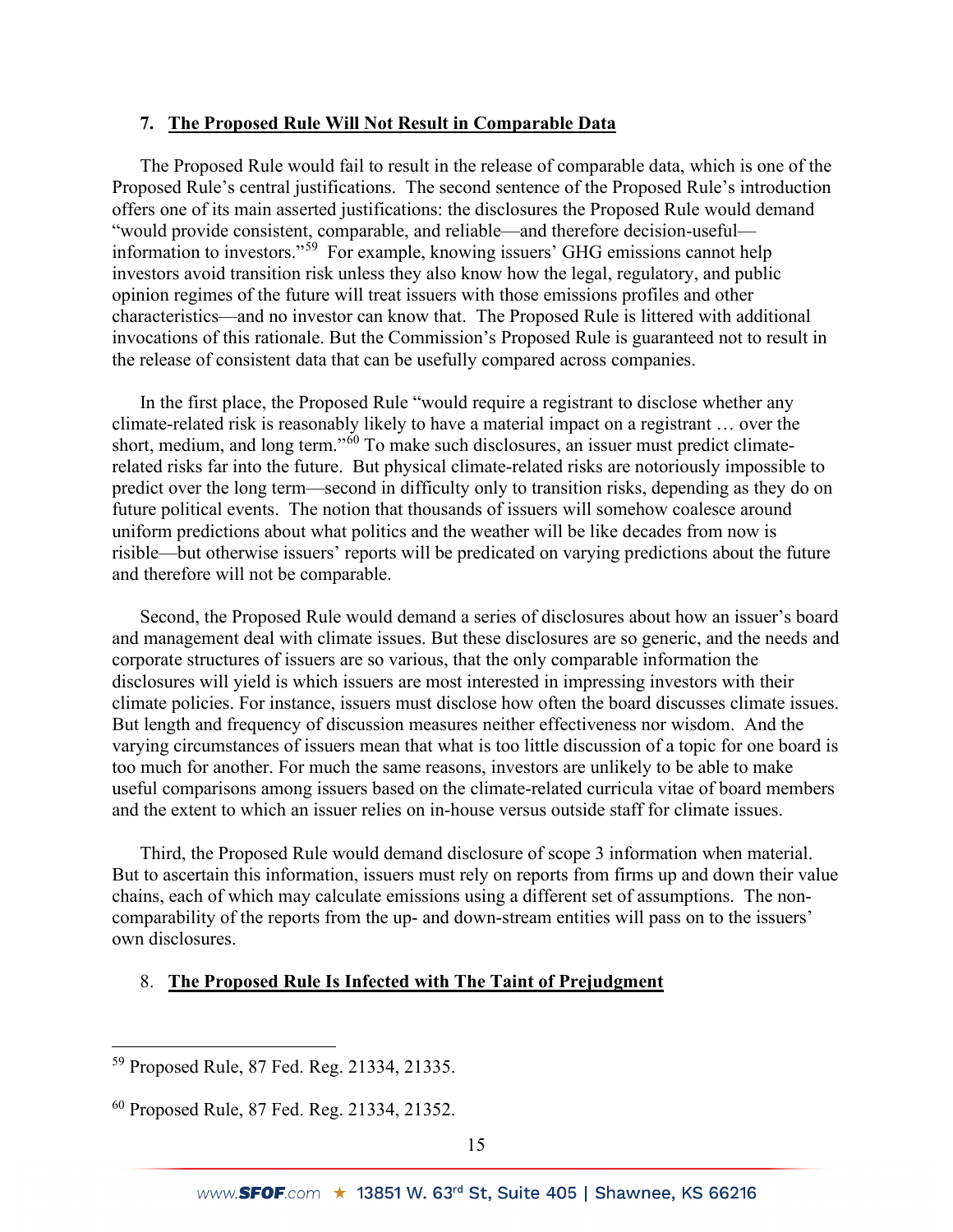From its inception, this rulemaking has been premised on a decision, made before the rulemaking commenced, to require additional climate disclosures. In her remarks accompanying the release of the Request for Information that initiated the rulemaking,  $61$  Acting Chair Lee explained that "it's time to move from the question of 'if' to the more difficult question of 'how' we obtain disclosure on climate."<sup>62</sup> Consistent with those remarks, the Request did not include among its sixty questions about *how* to demand additional disclosures a single inquiry about *whether* the Commission should require them. The Acting Chair's prejudgment that additional disclosures are needed is consistent with the view of the White House which, in an October 2021 report, concluded that "the current suite of data, tools, disclosures, and mitigation strategies fail to help investors … understand and make decisions grounded in the economic realities of the climate crisis."[63](#page-15-2) The Proposed Rule fails to dispel the taint of prejudgment that attached to this proceeding from the beginning. That is because, among the fourteen alternatives the Commission claims to have considered, it *failed to include the status quo*. [64](#page-15-3)

The Commission failed in this way notwithstanding Executive Order 12866's longstanding instruction that "agencies should assess all costs and benefits of available regulatory alternatives, *including the alternative of not regulating*."[65](#page-15-4) The Commission's and the broader Administration's "unalterably closed mind"[66](#page-15-5) on whether to require additional disclosures means that comments submitted in response to the Proposed Rule will not receive the full and fair consideration to which the APA entitles them on the core and most critical question in this rulemaking.

Further, even if the Commission does intend (notwithstanding its own pronouncements) to give serious consideration to whether additional disclosures are needed, the damage has already been done.

The Request's evident lack of interest in comments debating whether new requirements are needed meant that the public was far less likely to submit such comments in response to the

<span id="page-15-2"></span><sup>63</sup> *A Roadmap to Build a Climate-Resilient Economy* 4, https://www.whitehouse.gov/wpcontent/uploads/2021/10/Climate-Finance-Report.pdf?stream=top.

<span id="page-15-3"></span><sup>64</sup> Proposed Rule, 87 Fed. Reg. 21334, 21453 - 21456.

<span id="page-15-4"></span> $65$  Sec. 1(a).

<span id="page-15-5"></span><sup>66</sup> *C & W Fish Co., Inc. v. Fox*, 931 F.2d 1556, 1565 (D.C. Cir. 1991).

<span id="page-15-0"></span> $61$  There can be no doubt that the Request for Information, which sought public input for the purpose of preparing proposed changes to the Commission's disclosure rules and which resulted in public comments cited extensively in the Proposed Rule, is part of a "process for formulating … a rule," 5 U.S.C. 551(5); *see also* 15 U.S.C. 78d-1(a) (incorporating APA definition of rulemaking), and therefore initiated the rulemaking at issue here.

<span id="page-15-1"></span><sup>62</sup> "A Climate for Change," *supra* n.3.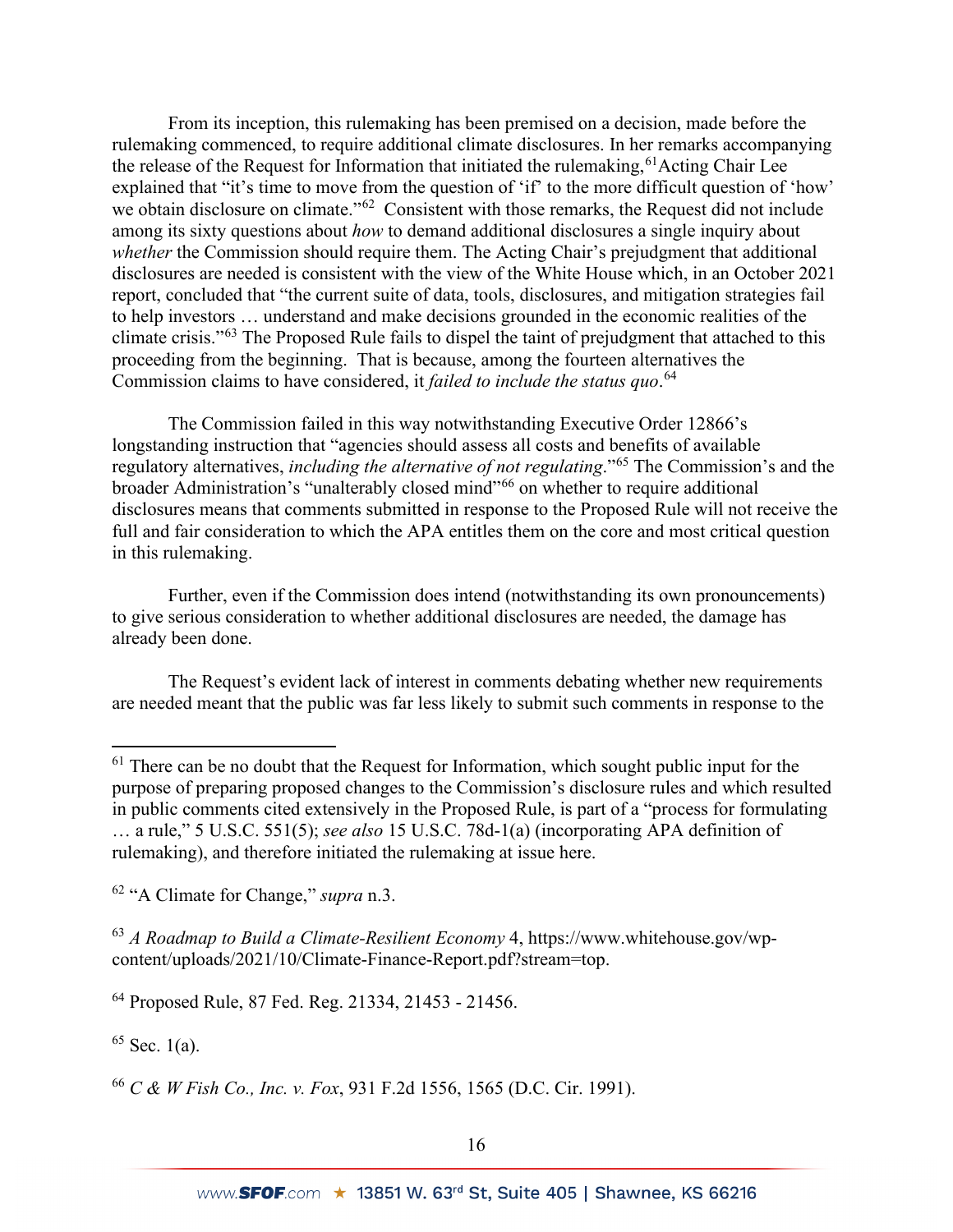Request.<sup>[67](#page-16-0)</sup> This lack of engagement by the public was only worsened by the unlawful way in which this rulemaking was begun: by Acting Chair Lee's unilateral exercise of the rulemaking function that, per statute, can be exercised only by the full Commission.<sup>[68](#page-16-1)</sup>

Because the Proposed Rule was heavily informed by the comments submitted in response to the Request, the Proposed Rule incorporates a skewed perspective on the need for additional disclosures. If the Commission stands by the earlier decision that a Request for Information was needed to formulate a useful proposal, then it must agree that the current proposal, shaped as it is by a skewed set of comments, is not useful and must therefore be abandoned. Similarly, quite apart from whether the Commission in fact has already reached a decision to require additional disclosures, the foregoing facts mean that the public will inevitably *believe* the Commission has reached such a decision and therefore will be much less likely to offer helpful comments on this core question in response to the Proposed Rule. If the Commission continues to believe (mistakenly) that rulemaking in this space is needed, it should begin again with a new Request for Information that solicits views on *all* relevant questions, including especially whether new disclosures are needed.

Thank you for the opportunity to provide comments.

Respectfully submitted,

Nebraska Treasurer Missouri Treasurer

Wyan

Dennis Milligan John Dougall<br>Arkansas Treasurer Vtaly Auditor Arkansas Treasurer

John Murante Scott Fitzpatrick SFOF National Chair SFOF National Vice Chair

SFOF Past Chair SFOF Auditor-At-Large

<span id="page-16-1"></span><sup>68</sup> *See* 15 U.S.C. 78d-1(a).

<span id="page-16-0"></span><sup>67</sup> *See, e.g.*, *Nat'l Tour Brokers Ass'n v. United States*, 591 F.2d 896, 902 (D.C. Cir. 1978) ("We doubt that persons would bother to submit their views … after the regulations are a *fait accompli*.") (internal quotation marks omitted).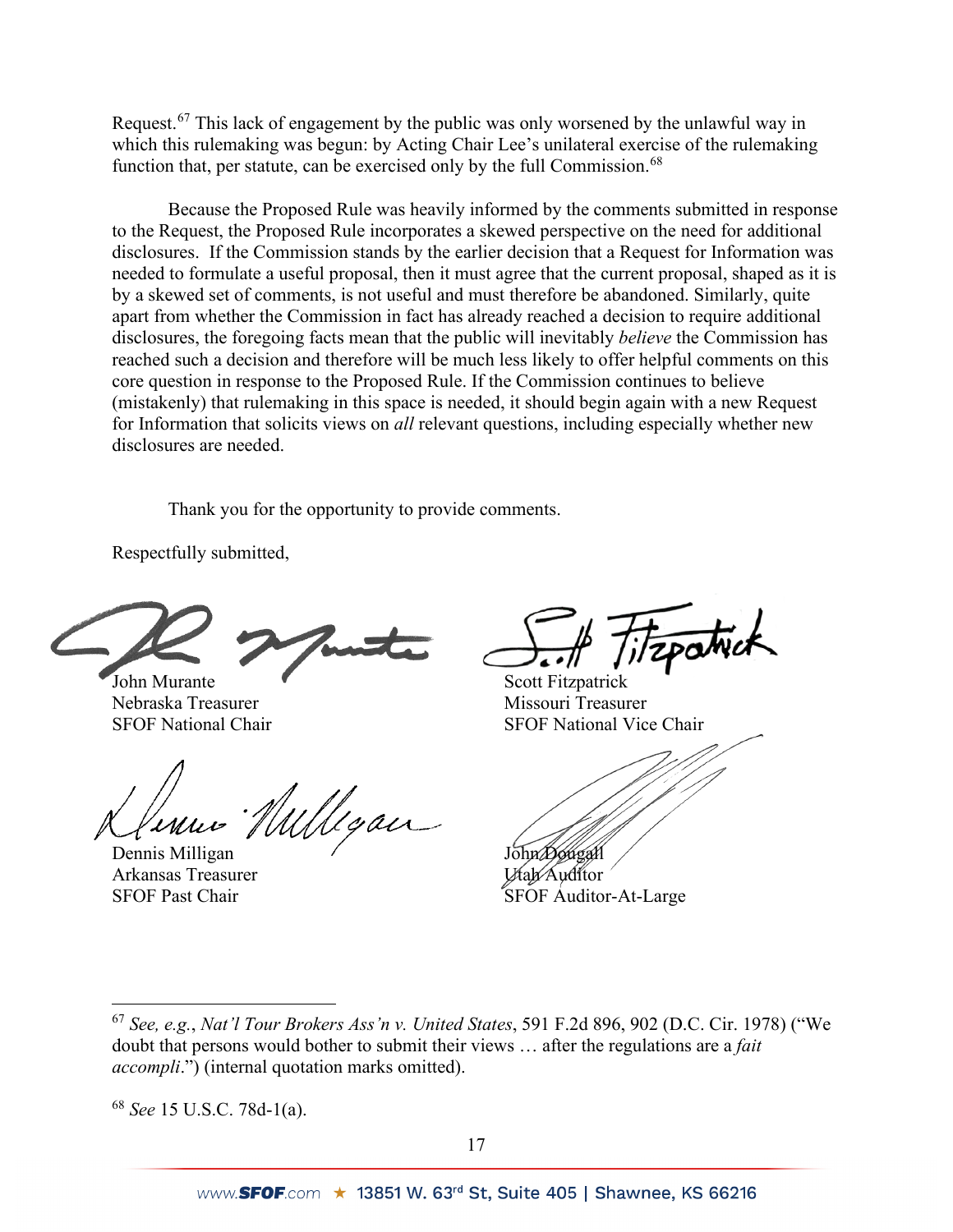Lucinda Maloney

Lucinda Mahoney Alaska Commissioner of Revenue

Kimberly Yee Arizona Treasurer

Steve McCoy

Georgia Treasurer

Wie a. Elfsverp

Julie Ellsworth Idaho Treasurer

M. Mitchell

Kelly Mitchell Indiana Treasurer

Mike Harmon Kentucky Auditor

 $78$ 

Allison Ball Kentucky Treasurer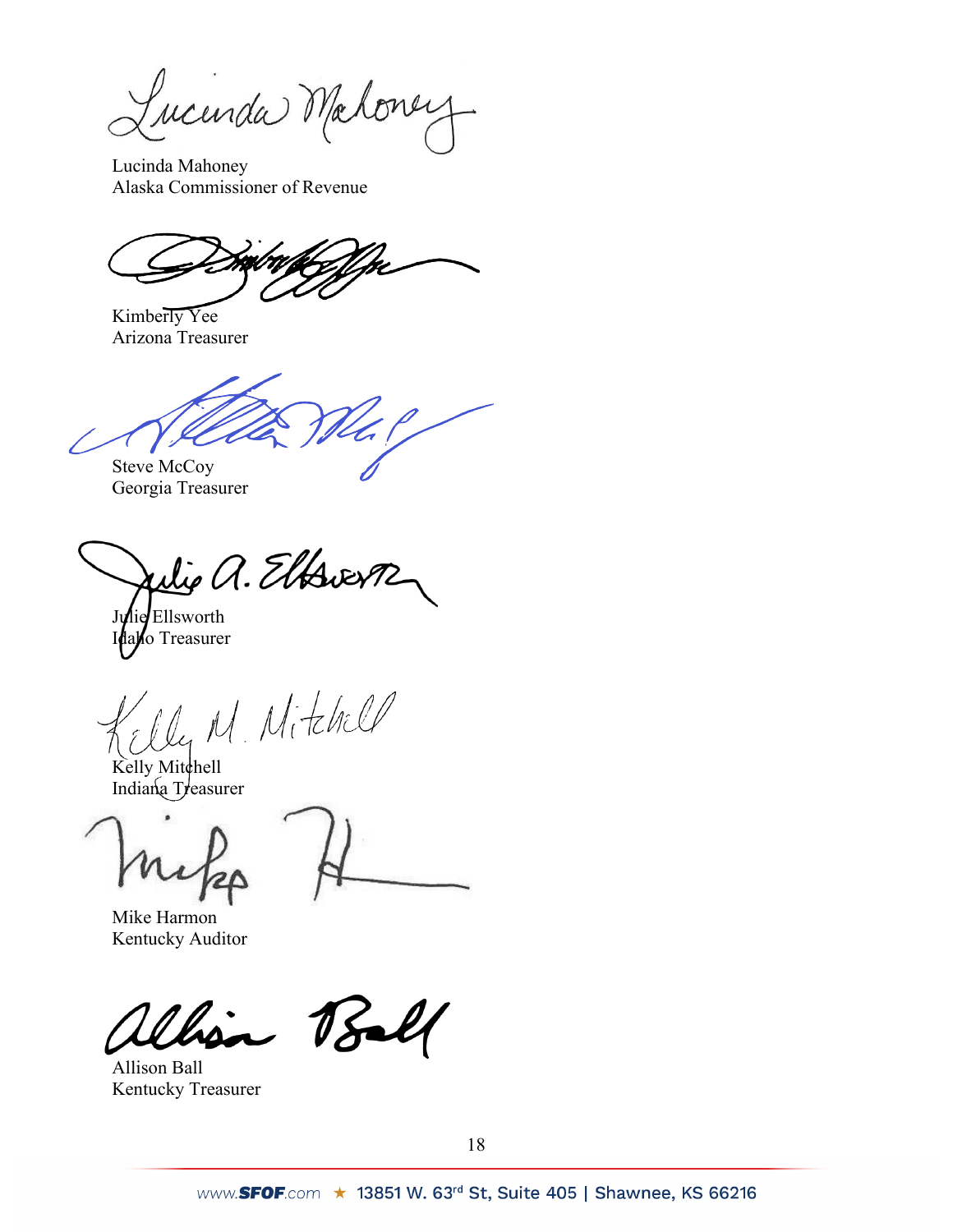In In Schwaler

John Schroder Louisiana Treasurer

David McRae Mississippi Treasurer

ale 7. Folwell, CPA

Dale Folwell North Carolina Treasurer

Thomas Beadle North Dakota Treasurer

M (1) anie andy,

Randy McDaniel Oklahoma Treasurer

Stacy Garrity

Pennsylvania Treasurer

Tofte

Curtis Loftis South Carolina Treasurer